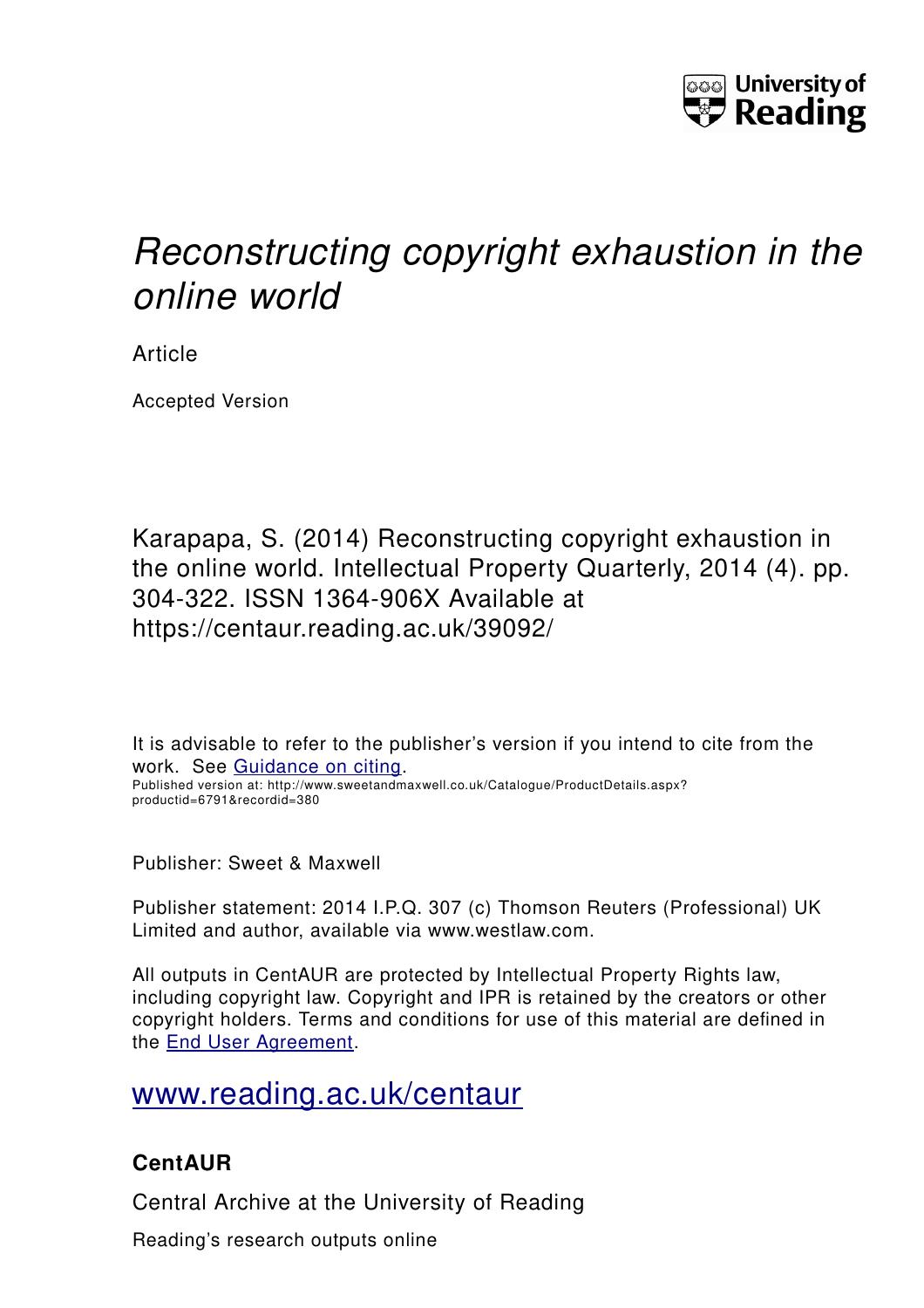# **Intellectual Property Quarterly**

2014

# **Reconstructing copyright exhaustion in the online world**

### Dr Stavroula [Karapapa](#page-12-0)<sup>-</sup>

<span id="page-1-0"></span>**Subject:** Intellectual property. **Other related subjects:** European Union. Information technology

**Keywords:** Copyright; EU law; Exhaustion of rights; Intangible goods; Online services

# **\*I.P.Q. 307 Abstract**

According to the principle of copyright exhaustion, once a copy of a work is placed on the market, the right holder's control over further distribution of that copy is exhausted. Unlike the distribution of hard copies of copyright works, however, the electronic dissemination of content is not subject to the exhaustion principle. This means that second-hand markets of digital goods cannot exist. Traditionally, exhaustion is premised on four assumptions that cannot be safely assumed in the online context: it applies to tangible copies only; it covers goods and not services; the goods should be sold but not licensed; and the property entitlement should be alienated upon transfer. After long jurisprudential silence, courts at worldwide level have revisited these normative impediments to affirm that exhaustion can apply online in specific instances. The article discusses the doctrinal norms that underpin exhaustion and determines the conditions under which online copyright exhaustion can apply.

# **Introduction**

<span id="page-1-1"></span>On January 29, 2013, Amazon Inc was awarded a US patent for a "secondary market for digital objects", including e-books, audio, video, computer applications purchased from an original [vendor.](#page-12-1)<sup>1</sup> The invention consists of a system of personalised data stores and envisages the creation of a second-hand market of digital goods. As acknowledged in the description of this invention, while physical objects—such as hard copies of works—only exist in one place at a time, digital goods can be reproduced easily and inexpensively with no loss of fidelity. Because repeated copying represents a threat in maintaining the scarcity of digital goods, their transfer may pose copyright problems, in particular with respect to the first sale [doctrine](#page--1-0)<sup>2</sup> or licence obligations. What Amazon's patented system does is to challenge possible copyright restrictions on the online resale of digital copies by creating conditions resembling the transfer of hard copies. This is achieved through personalised data stores that enable:

<span id="page-1-3"></span><span id="page-1-2"></span>"storage of the digital object at the receiving storage location or computing device and deletion of the digital object from the sending storage location or computing [device".](#page-13-0)

<span id="page-1-5"></span><span id="page-1-4"></span>Promising to create the conditions for a second-hand market for digital goods, the invention is specifically designed with a view to overcome the legal norms arising from the first sale doctrine, what in the European \**I.P.Q. 308* vernacular is referred to as copyright [exhaustion.](#page-13-1)<sup>4</sup> Exhaustion is a legal principle according to which, once a copy of a copyright work is distributed to the public by a sale or otherwise, the right holder's exclusive right to control further distribution of that copy is exhausted, and the purchaser is free to use or resell it without further copyright restraints. As opposed to the distribution of hard copies of works, however, the electronic dissemination of copyright content is not "exhausted" after the work has been first put on the market with the consent of the right holders. In practice, this means that the right holders remain in control of every subsequent communication of works to the public. This is a clearly established position of European copyright law. However, legal uncertainty remains regarding the precise limits of the exhaustion doctrine in online communications. For instance, it is not clear whether users can resell digital files they have lawfully acquired or simply retransmit content that is freely available online under authorial consent through hyperlinks or by embedding the copyright content in another website, such as their Facebook page. A recent ruling of the Court of Justice of the European Union (CJEU) found that it is permissible to resell software licences even if the digital good has been downloaded directly from the internet. While the court affirmed that exhaustion can apply to digital distribution, it moved on to state that this is a lex specialis covering computer programs only but does not apply to other categories of copyrigh[t content.](#page-13-2)<sup>5</sup> Recent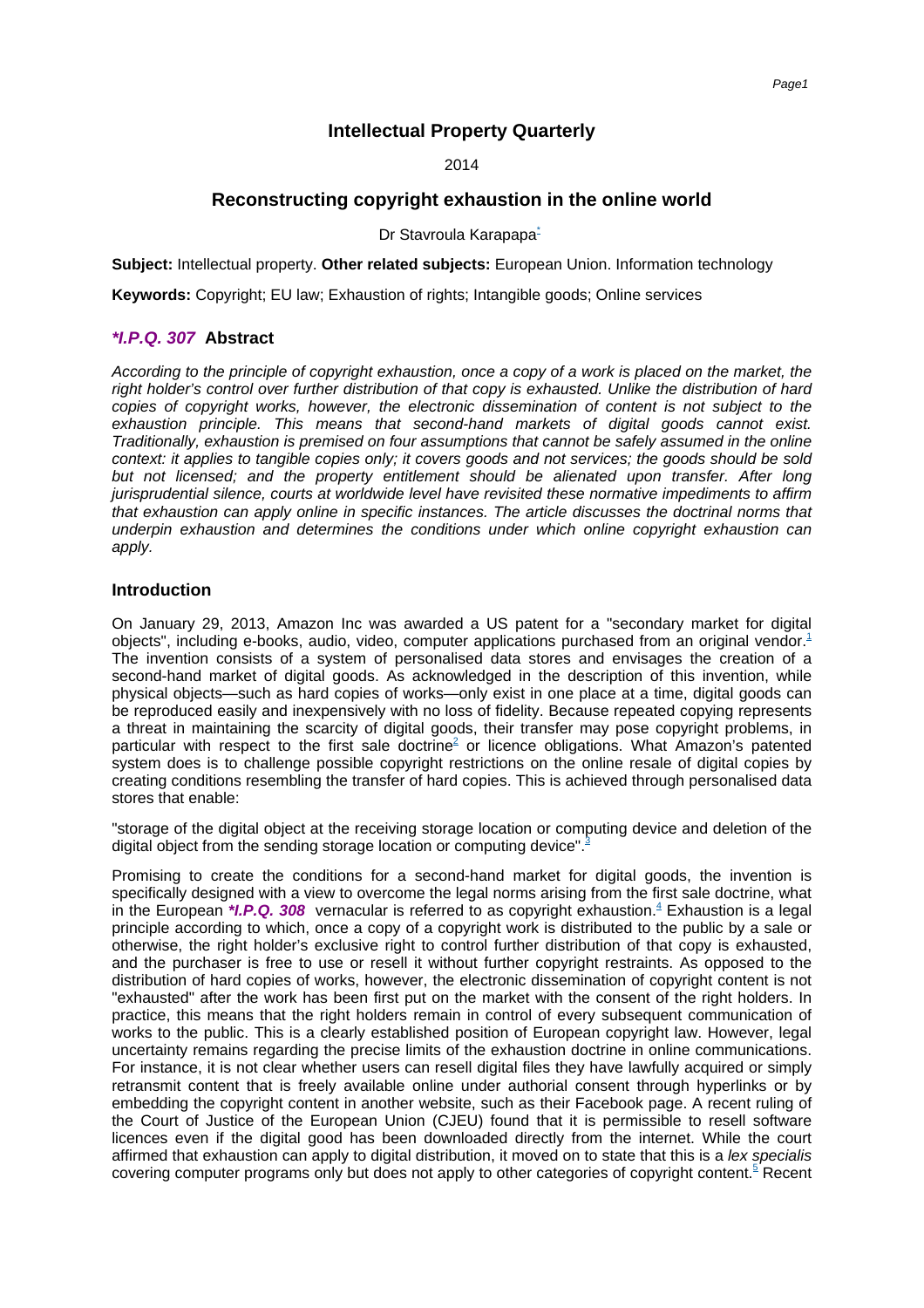<span id="page-2-0"></span>cases from national courts have upheld the limited application of the CJEU ruling to software [only.](#page-13-3)<sup>6</sup>

<span id="page-2-2"></span><span id="page-2-1"></span>The exhaustion principle has traditionally been justified through the lens of property law in the sense that it marked the dividing line between two distinct, yet colliding, forms of property: the intellectual property rights on the "intellectual creation" (work, invention, brand) and the right of ownership over the embodiment thereof, i.e. the tangible medium (copy, product). In copyright law, the observation that the work is distinct from its physical embodiment made its way very early into case law, and features in rulings of the mid-18th century, such as the UK case *Millar v Taylor*.<sup>7</sup> [A nor](#page-13-4)mative explanation of exhaustion was originally developed in German scholarship, such as the work of [Kohler,](#page-13-5)<sup>8</sup> and it also finds roots in the common law doctrine on the alienation of [property.](#page-13-6)<sup>9</sup> Albeit conceptually implicit, the central hypothesis behind the property justification for the exhaustion principle is the "tangibility" of the medium in which the intellectual creation has been incorporated. The hard copy is a "chattel" that can be distributed in hand-to-hand transactions and can hence qualify as an object of property. It is not easy to assume this property rationale when it comes to electronic copies of works, however. This is not only because they lack tangibility, but also because they are usually licensed under terms and conditions that exclude any transfer o[f property.](#page-13-7)<sup>10</sup>

<span id="page-2-3"></span>However, if exhaustion used to apply to hard copies because of their very nature as tangible embodiments of the work—and hence their capacity of being objects of property—the question inevitably arises as to whether an artificial recreation of the central constituents of tangibility in the online world could give rise **\*I.P.Q. 309** to exhaustion. What are these constitutive elements of tangibility that are capable of generating exhaustion? How, and on what conditions, can these elements be replicated in an intangible context?

<span id="page-2-5"></span><span id="page-2-4"></span>The article responds to these questions by attacking the four normative impediments to the application of the exhaustion principle in the online context, all of which relate to tangibility. First, exhaustion applies to tangible goods, i.e. the copies of copyright works, and not to the work as such. What is exhausted is the right holders' entitlement over the further distribution of the "copies" after they have been placed on the market under authorial [consent,](#page-13-8) $^{11}$  but any further communication of the "work" as such is still subject to the right holder's [authorisation.](#page-13-9)<sup>12</sup> The second interrelated premise is that exhaustion applies to goods and not to services. This is the clearest manifestation of the property rationale of this doctrine. While it is easy to see how the physical copy of a work qualifies as good, electronic copies are commonly accessed as part of services, like TV licences or online digital media stores. In these cases, end-users cannot have claims of property entitlement over the content. It is for this reason that the nature of the transaction, which may be either a sale or a licence, becomes a pivotal factor in determining the scope of exhaustion and functions as its third premise. Finally, exhaustion applies only to the exact same copy that has been lawfully placed on the market. Each new copy is subject to a new distribution right. This latter condition excludes "second generation copies", even those that are lawfully made, from the benefit of exhaustion. For instance, copies made by users under the exception for private [copying](#page-13-10)<sup>13</sup> cannot be placed on the market without the right holder's consent.

<span id="page-2-6"></span>All four premises for the applicability of exhaustion with regard to the analogue distribution of copies do not apply squarely in the online environment, mainly because the nature of electronic copies and the modalities of their dissemination are substantially different. This article investigates the normative roots of these obstacles with a view to determine whether, and under what conditions, exhaustion can also cover the electronic dissemination of copyright works.

# **Does exhaustion apply online? The emphasis on tangibility**

<span id="page-2-9"></span><span id="page-2-8"></span><span id="page-2-7"></span>The central proposition behind the application of the exhaustion principle is that it applies to the embodiment rather than to the work as such. This proposition has been frequently—although implicitly—understood as requiring that the work is embodied in some kind of tangible medium. This was clearly stated in the US case Capitol Records v ReDigi, $^{14}$  [for inst](#page-13-11)ance, where a distinction was made between the copyright work and the tangible medium of fixation. Citing the House Report on the Copyright Act, the District Court for the Southern District of New York stressed that "'sound recordings' as copyrightable subject matter are distinguished from 'phonorecords[,]' the latter being physical objects in which sounds are [fixed".](#page-13-12)<sup>15</sup> The issue was also discussed in light of rulings on file sharing, such as London-Sire Records v John Doe,<sup>16</sup> [whe](#page-13-13)re the question turned as to whether peer-to-peer software violated copyright owners' distribution rights. In that case, the District Court for the District of Massachusetts made an express distinction between the copyright work—or digital music file—and the phonorecord—or "appropriate segment of the hard disk" in which the file would be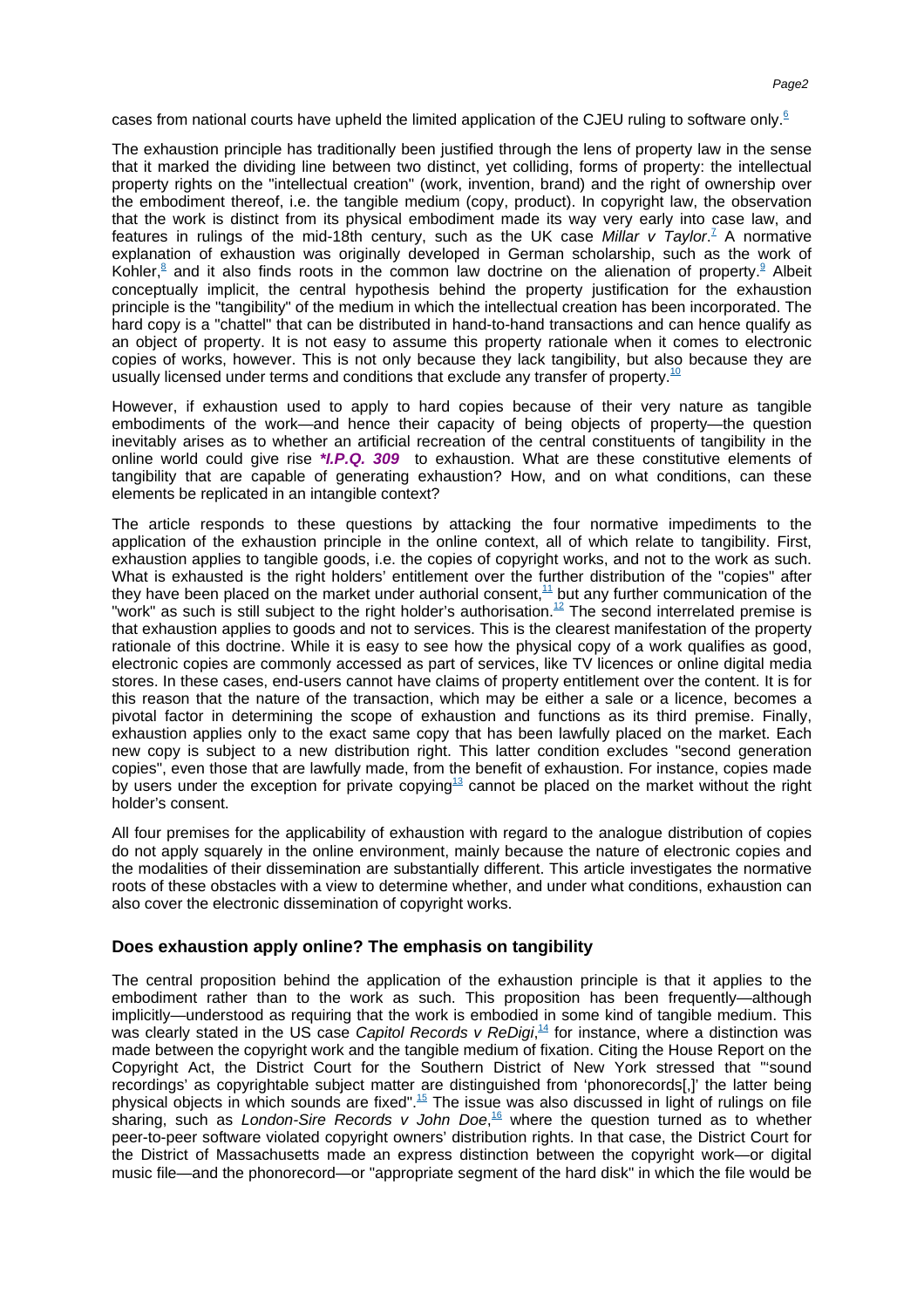<span id="page-3-0"></span>embodied following its [transfer.](#page-13-14)<sup>17</sup> On the basis of these findings, the court in ReDigi found that: \***I.P.Q. 310**

"when a user downloads a digital music file or 'digital sequence' to his 'hard disk,' the file is 'reproduce[d]' on a new phonorecord within the meaning of the Copyright Act",

<span id="page-3-1"></span>an understanding that is confirmed by the laws o[f physics.](#page-13-15) $18$ 

In Europe too, there are a number of Directives that rely on the presence of a physical medium to determine whether the copies of works are goods or not, and whether the exhaustion principle should apply. It will be shown that this emphasis on tangibility is mainly instrumental. Tangible copies of works can classify as goods on which full property transfers can subsist. The nature of the copy essentially impacts on the nature of the transaction. The application of exhaustion to "physical" copies of works only, like those that can be exchanged in hand-to-hand transactions, first appeared in the Computer Programs [Directive.](#page-13-16)<sup>19</sup> In its report on the implementation of this Directive, the Commission clarified that exhaustion "only applies to the sale of copies i.e. goods, whereas supply through on-line services does not entai[l exhaustion".](#page-13-17)<sup>20</sup>

<span id="page-3-6"></span><span id="page-3-5"></span><span id="page-3-4"></span><span id="page-3-3"></span><span id="page-3-2"></span>It is expressly stated in art.3(3) of the Directive that the exhaustion principle does not cover the communication or otherwise making available works to the [public](#page-13-18)<sup>21</sup>; exhaustion can only apply to the distribution of tangible copies subject to the conditions set i[n art.4\(2\).](#page-13-19)<sup>22</sup> This restrictive position echoes the preparatory work made before the adoption of this Directive, where it was systematically repeated that exhaustion applies to tangible copies only. Reliance on tangibility was mainly meant to exemplify the method in which the content is delivered to the public, i.e. to draw a distinction between hand-to-hand transactions and services. It first featured in the Follow-up to the Copyright Green Paper, according to which: "a large consensus exists that no exhaustion of rights occurs in respect of works and other subject matter exploited on-line, as this qualifies as a [service".](#page--1-1)<sup>23</sup> This restriction, which results from the distinction between hard copies and content disseminated via online services, became more concrete in the Proposal to the Information Society [Directive,](#page-14-0) $24$  which allowed exhaustion to the distribution of the ["object",](#page-14-1) $\frac{25}{3}$  elsewhere referred to as "tangible article", "material copy" or "material medium, namely an item of [goods".](#page-14-2)<sup>26</sup> Although this statutory language could reflect early, and perhaps out-dated, models of online distribution, Recital 29 of the Information Society Directive expressly draws a line between material copies, the dissemination of which is subject to the exhaustion principle, and the delivery of content through services, where dissemination is not exhausted and where any subsequent redistribution of those works is subject to the exclusive control of right [holders.](#page-14-3)<sup>27</sup> It reads: **\*I.P.Q. 311**

<span id="page-3-10"></span><span id="page-3-9"></span><span id="page-3-8"></span><span id="page-3-7"></span>"The question of exhaustion does not arise in the case of services and on-line services in particular. This also applies with regard to a material copy of a work or other subject-matter made by a user of such a service with the consent of the rightholder. Therefore, the same applies to rental and lending of the original and copies of works or other subject-matter which are services by nature. Unlike CD-ROM or CD-I, where the intellectual property is incorporated in a material medium, namely an item of goods, every on-line service is in fact an act which should be subject to authorisation where the copyright or related right so provides."

<span id="page-3-12"></span><span id="page-3-11"></span>The use of tangibility as the distinguishing factor of the nature of the transaction was based on an expansive interpretation of art.6(1) of the WIPO Copyright Treaty and art.8 of the WIPO Performances and Phonograms Treaty that allegedly apply to tangible copies [only.](#page-14-4)<sup>28</sup> The substantive minima imposed by these provisions state that signatories should confer a distribution right that will include "the making available to the public of the original and copies of their works through sale or other transfer of ownership". The signatory countries are left with the discretion to apply the principle of exhaustion "after the first sale or other transfer of ownership of the original or a copy of the work with the authorization of the [author".](#page-14-5)<sup>29</sup> It is specified in the agreed statements that copies that are subject to the distribution right be "fixed copies that can be put into circulation as tangible [objects".](#page-14-6)<sup>30</sup> While explicitly leaving signatory states the freedom to determine whether and how to enact exhaustion regarding the physical distribution of works, the WIPO Treaties remain silent as to the application of the exhaustion rule in online transactions; it is only implicitly assumed that the question of exhaustion does not arise with regard to the online sale and delivery of content.

# <span id="page-3-13"></span>**Demystifying tangibility**

The Information Society Directive has moved a step forward from the minima imposed by the WIPO Internet Treaties by assimilating the copies distributed online to services, without, however, offering a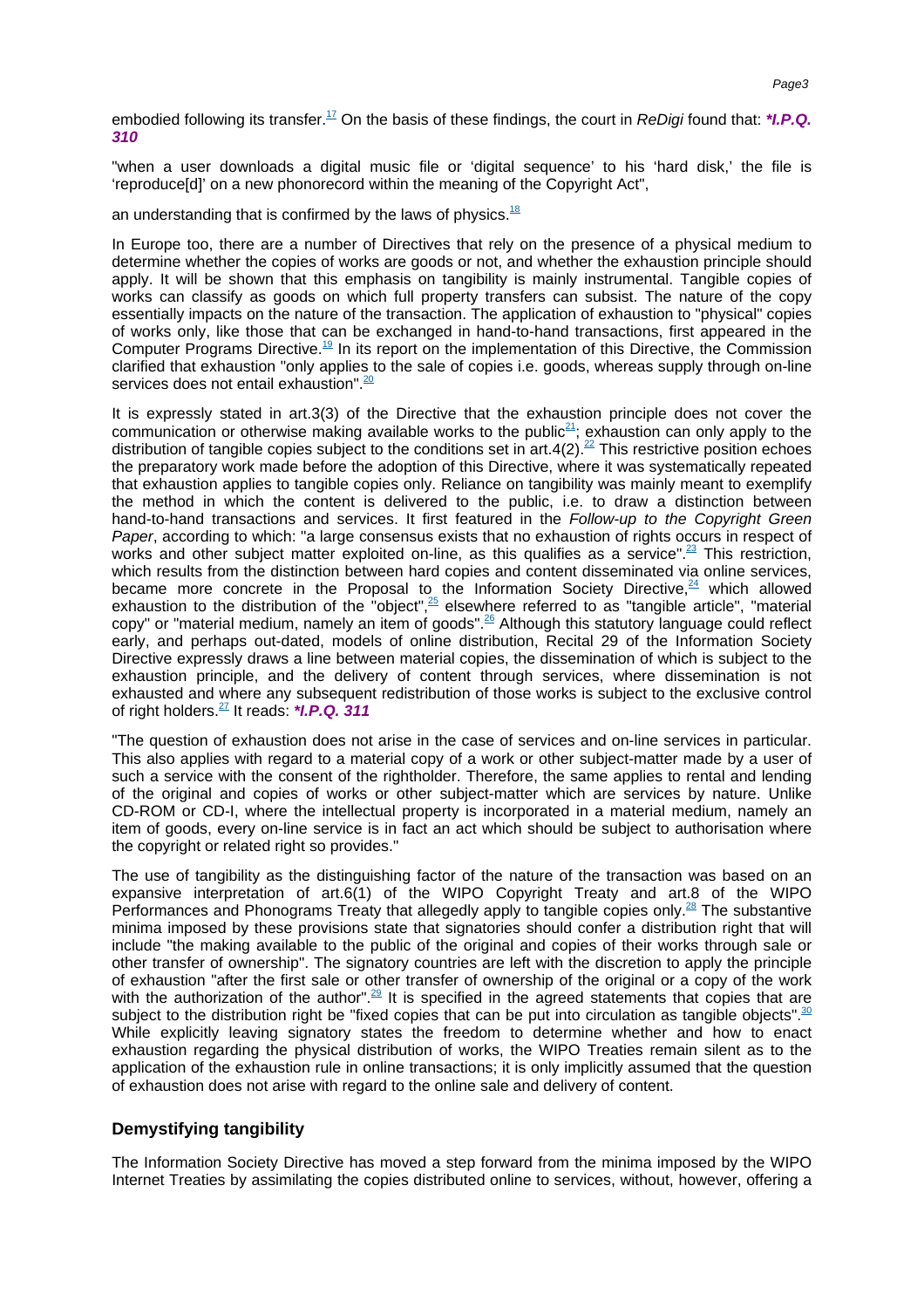<span id="page-4-0"></span>justification as to why this ought to be the case. Because the online sale and delivery of content are considered to fall under online services, exhaustion does not [apply.](#page-14-7) $31$  This has important legal ramifications: consumers of electronic content that has been made available through an online licensing scheme cannot resell these copies without infringing copyright. This applies for instance to TV licences, electronic content available for download, or subscriptions to online streaming services. It also covers content that has been bought independently and not as part of a subscription in cases where access to the content is not autonomous—e.g. by having a lawfully downloaded copy on the computer memory or portable media for an indefinite period of time—but depends on authorisation from an online service. This is because consumers cannot exercise autonomous control over this content in a way that would amount to property rights over it. This inconsistent treatment of hard copies and online content becomes source of legal uncertainty, as consumers gain a lesser entitlement over electronically disseminated content than on tangible copies of works, either analogue or digital.

<span id="page-4-4"></span><span id="page-4-3"></span><span id="page-4-2"></span><span id="page-4-1"></span>This emphasis on tangibility has also been recently repeated in the Consumer Directive, which—subject to limited exceptions—defines goods as any "tangible" movable [item,](#page-14-8) $32$  even though no definition of services is [offered.](#page-14-9)<sup>33</sup> With regard to copies of copyright works (digital content), Recital 19 of this Directive **\*I.P.Q. 312** specifies that copies supported by a physical medium that is capable of being exchanged from hand to hand, such as a CD or a DVD, fall under the definition of "goods"  $34$ On the contrary, copies distributed online with no physical supporting medium can qualify neither as goods nor as [services](#page-14-11)<sup>35</sup>; they are of a sui generis nature. This marks a departure from the position of the Information Society Directive, which deals with these copies as part of an online service. It is not yet clear however what the impact of the Consumer Directive will be as to the application of the exhaustion principle, and there is room to assume that these copies may be subject to exhaustion if they do not clearly fall under the definition of services.

<span id="page-4-7"></span><span id="page-4-6"></span><span id="page-4-5"></span>Services, however, are not often defined in statutes and the few available definitions do not serve well in identifying their scope and [nature.](#page-14-12) $36$  Statutes attach emphasis on tangibility to draw the distinction between goods and services, and on this ground they may not be particularly enlightening in considerations over the legal nature of electronic content. In various jurisdictions, for instance, the definition of goods is linked to tangible "personal property" or "movable [property",](#page-14-13)  $\frac{37}{2}$  and the concept of "choses in action", which could include electronic content, is often excluded from its [scope.](#page-14-14)<sup>38</sup> This is also reflected in case law, where the determination of whether copies qualify as goods depends on the existence of a physical medium. In St Alban's for instance, the judge stated that—in the determination of whether a computer program is a good or not—the decisive factor is the presence of a physical medium to supply the copy of the computer [software.](#page-14-15)<sup>39</sup> This can be inferred by references to the program as "the intangible instructions or commands" and to "the (intangible) program [itself".](#page-14-16)<sup>40</sup> There are a number of cases that have followed a similar approach from the perspective of various legal disciplines, such as sales of goods, tax law or consume[r protection.](#page-14-17) $41$ 

## <span id="page-4-10"></span><span id="page-4-9"></span><span id="page-4-8"></span>**Separating works from their tangible embodiment**

<span id="page-4-12"></span><span id="page-4-11"></span>Considerations of tangibility in the context of copyright exhaustion have been taken into account by the Court of Justice in a number of cases with a view to determine whether the work can be separable from its tangible embodiment. The focus in these cases was placed on the nature of the legal transaction and **\*I.P.Q. 313** the way in which tangibility impacts on the modalities of dissemination. In Coditel v Cine-Vog,<sup>42</sup> [the Euro](#page-15-0)pean Court of Justice found that even though films belong to the category of literary and artistic works, the way in which they are disseminated to the public is different in nature. Films are made available to the public through performances, which can be infinitely repeated. This is not the case with other categories of works, such as books and records where distribution is "inseparable from the circulation of the material form of the [works".](#page-15-1)<sup>43</sup> This has a practical implication in the sense that distribution through performance results in a legitimate interest of the right holders in being entitled to charge fees for the authorised performance of films on basis of the actual or probable number of [performances.](#page-15-2) $\frac{44}{1}$  It can hence be said that the dissemination of films is more likely to fall under a broader definition of services, which remains under authorial control. This position was reiterated in the second instance where Coditel v Cine-Vog was heard by the Court of [Justice.](#page-15-3)<sup>45</sup> The commercial exploitation of films was found to come under the movement of services as the performance of films can indefinitely be repeated and hence the right holder's entitlement to require fees "is part of the essential function of copyright" $46$ 

<span id="page-4-16"></span><span id="page-4-15"></span><span id="page-4-14"></span><span id="page-4-13"></span>The same rationale was upheld in cases dealing with the exercise of public performance or rental [rights.](#page-15-5) $47$  The application of exhaustion ultimately depends on whether the issue of the work to the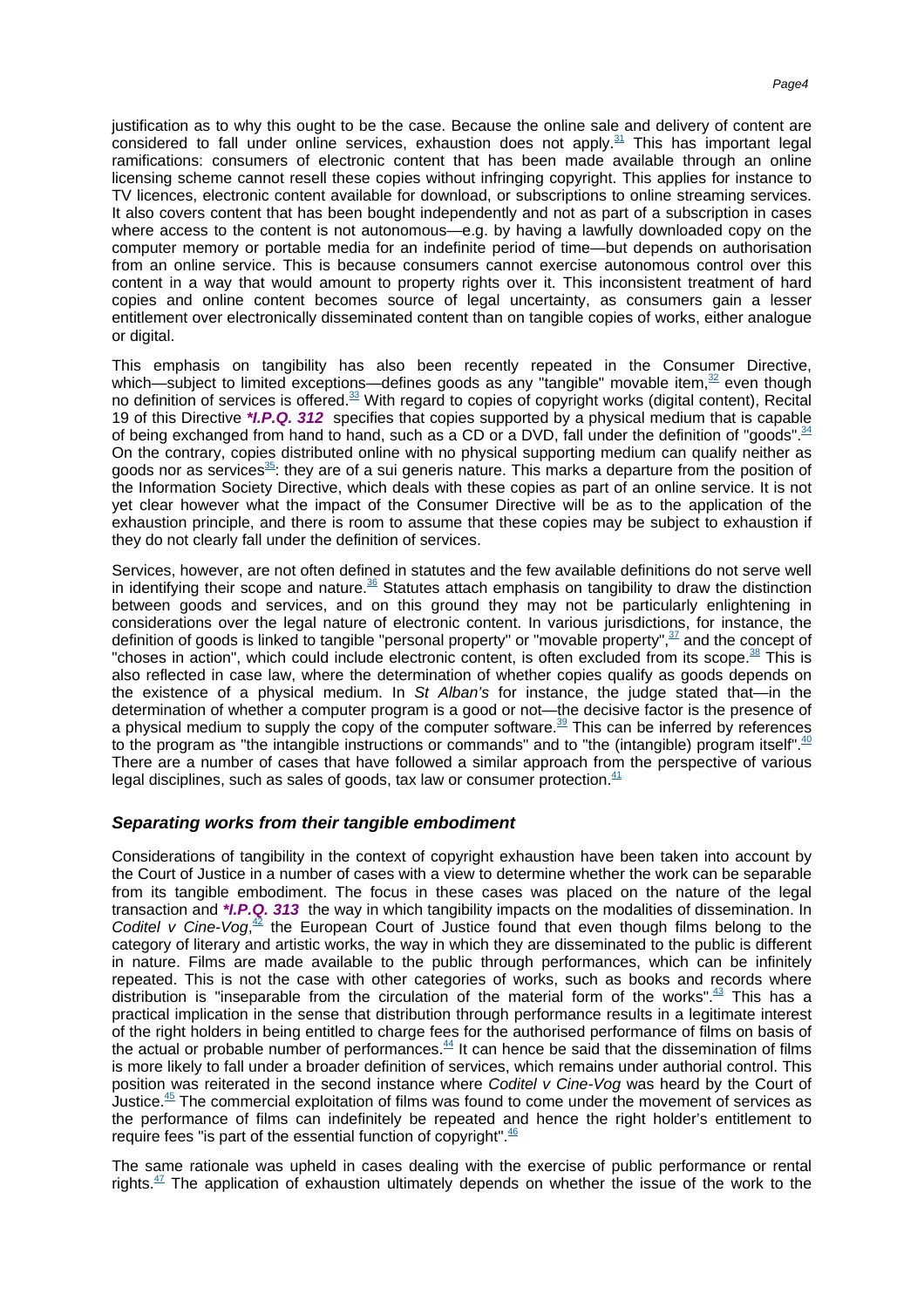<span id="page-5-0"></span>public is separate from its tangible embodiment or not. Where the nature of the public dissemination is such that the work and the copy are inseparable, as is the case with public performance, exhaustion cannot apply. In Tournier, for [instance,](#page-15-6)  $48$  it was held that exhaustion does not apply:

<span id="page-5-1"></span>"where the act of making a work available to the public is inseparable from the circulation of the physical medium on which it i[s recorded".](#page-15-7) $49$ 

Albeit not expressly stated, the reason for this exclusion rests on the very nature of public dissemination and the way in which property rights on the copy and the intellectual property rights on the work can be "split" for legal purposes. If this distinction cannot be clearly ascertained through the presence of a hard copy, exhaustion cannot apply. This is also the case in instances where there is a tangible copy but the mode of its public dissemination does not involve a permanent transfer of property rights on the copy, as with rental an[d lending.](#page-15-8) $50$ 

# <span id="page-5-2"></span>**Rights subsisting in works and rights subsisting in copies**

<span id="page-5-4"></span><span id="page-5-3"></span>It follows that not all authorial rights under copyright subsist in the same object of protection, technically speaking: some rights subsist in the work and others in the commercial copies thereof. The reproduction or the adaptation right, as well as the rights of public performance, are paradigmatic examples of the first category. What can be copied, modified or performed is the work per se, namely the author's intellectual creation. Rights of dissemination, however, including the distribution right, the electronic communication right and the rental and lending rights, are all instances where the object of protection is the copy rather \***I.P.Q. 314** than the work per [se.](#page-15-9)<sup>51</sup> Even if public communication normally implies reproduction—since the making of intermediate copies is technically necessary in most acts of electronic communication—the object of protection remains [distinct.](#page-15-10)<sup>52</sup> To borrow the terminology used in property law, in this latter category of rights, both "choses in action" (the intellectual property right in the work) and "choses in possession" (the property right in the copy) may subsist in the same copy of a copyright work at the same time, with the ownership belonging to different parties (i.e. the author of the work and the owner of the copy). With distribution, this dichotomy can safely be assumed, as—with the first sale or other issue of copies to the public—the two property entitlements are split, with this schism giving rise to exhaustion of the rights on the copy through property alienation.

<span id="page-5-6"></span><span id="page-5-5"></span>This is not the case with rental and lending, and also with the electronic communication of works. With regard to rental and lending rights, there are three layers of property entitlements: the intellectual property rights on the work, the property right on the copy that is lent, and rights to possess the rented copy for a specified amount of time. Even though exhaustion covers the first sale of the copy to a library or a DVD rental store, for instance, it does not apply to the act of rental or lending of th[e copy.](#page-15-11)<sup>5</sup> This restriction can be justified on the ground that rights over the copies as "choses in possession" do not subsist for an indefinite amount of time. Such rights could be those created by a full transfer of property right on the copies, for instance, through [sale.](#page-15-12)<sup>54</sup> Rights of ownership for an indefinite amount of time on behalf of content consumers cannot also be clearly ascertained with regard to the electronic communication of works. This is because content disseminated online possesses characteristics of both "choses in action" and "choses in possession". It is unclear how in electronic content, such as e-books and MP3 files, the various layers of ownership may be split between right holders and consumers, most notably because of the vague legal nature of the digital copy, which is difficult to fall under the definition of goods.

### **When works and copies coincide**

<span id="page-5-8"></span><span id="page-5-7"></span>This is why the classification of copies of copyright works as goods becomes prominent. Such a classification does not only depend on the way in which public dissemination takes place but also on the category of the work as such. For certain categories of works the tangibility/intangibility distinction may be redundant as the copy and the work coincide. This is, for instance, the case with artistic works, especially the ones of unique materialisation. A sculpture or a painting is both an original creation and an [object.](#page-15-13)<sup>55</sup> Even though the requirement of fixation for artistic works may not be statutorily provided, tangibility is an implicit prerequisite for copyright subsistence, usually referred to as lack of ephemera[l character.](#page-15-14)<sup>56</sup> This is not the case with other categories of works, however, where the work as subject-matter of copyright protection and the copy as the product embodying a work are separable, although often not in a straightforward sense, mainly because of the various ways in which works can be publicly disseminated. **\*I.P.Q. 315** In these cases, which could in principle include all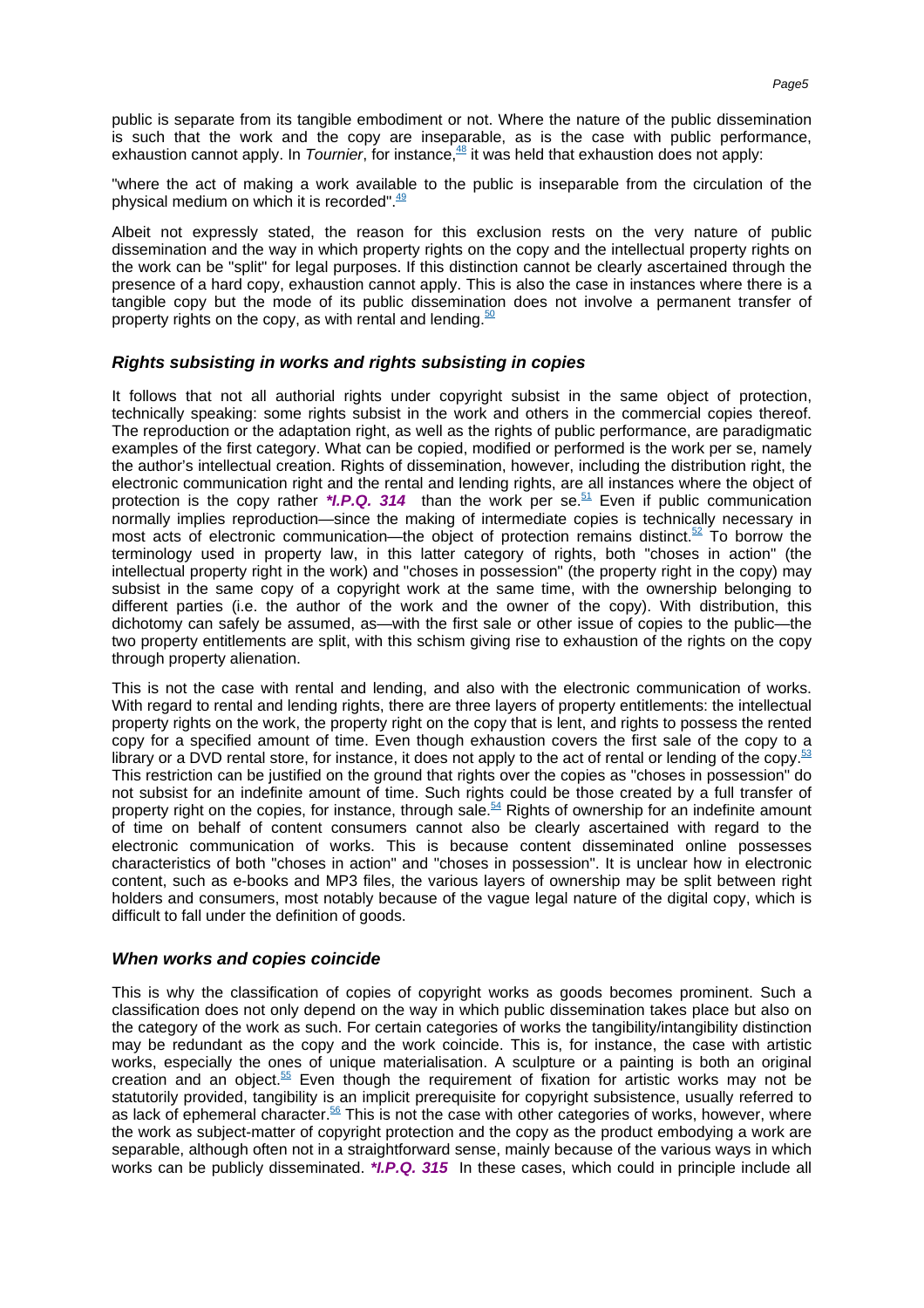<span id="page-6-0"></span>other categories of protected subject-matter, the classification of a work as a good cannot safely be ascertained. The determinant factor is the mode of public dissemination and the way in which property rights in the work and its tangible embodiment may be distinguished, a determination that relies heavily on tangibilit[y considerations.](#page-15-15) $57$ 

# **Why do computer programs differ?**

<span id="page-6-1"></span>With certain categories of works, however, this test may work better. For instance, unlike films, sound recordings and literary works, computer programs may be seen as separable from the disk, because the substance of the transaction is the information, which may be transferred by means other than the [disk.](#page-15-16)<sup>58</sup> The same applies to some other "functional" works, such as ringtones or mobile applications of dictionaries and encyclopaedias. Contrary to other copyright-protected works, in these cases the copy of the work is merely a support of the final product and the distinction between the work and its copy<br>connot be safely assortained. This was flagged in the UK case Rate Computers y Adeba Systems cannot be safely ascertained. This was flagged in the UK case Beta Computers v Adobe Systems[,](#page-15-17) where the coincidence of a physical supporting medium, such as a disk, with the copy of a copyright work, e.g. software, was found artificial in determining the nature of the work as a good.

<span id="page-6-5"></span><span id="page-6-4"></span><span id="page-6-3"></span><span id="page-6-2"></span>For software, however, online exhaustion does apply. In UsedSoft v Oracle,<sup>60</sup> [the cou](#page-15-18)rt was asked to determine whether the distribution right applied only to "tangible property" or whether it also applied to "intangible copies", such as copies of computer [programs.](#page-15-19)<sup>61</sup> The court found that intangible copies of software are also covered by the exhaustion principle. To reach this conclusion, it delved into an interpretation of art.4(2) of the Computer Programs Directive in conjunction with art.1(2) and Recital 7 of the Preamble. Article 4(2) refers to the "sale … of a copy of a program" and the protection afforded by the Directive is expanded through art.1(2) to the expression "in any form of a computer program", as also indicated in the sevent[h Recital.](#page-15-20) $62$  The court stressed that the Computer Programs Directive is a lex specialis in relation to the broader framework of copyright protection laid down by the Information Society [Directive.](#page-15-21)<sup>63</sup> It did not, however, offer an explanation as to how computer programs differ from other copyright works and whether the same position would have been reached should the case be examined under the spectrum of the Information Society [Directive.](#page-15-22)<sup>64</sup> Albeit limited in its capacity, this decision develops an important normative interpretation of the distribution right by waiving its artificial premise on the tangibilit[y requirement.](#page-15-23) $65$ 

# <span id="page-6-8"></span><span id="page-6-7"></span><span id="page-6-6"></span>**Beyond tangibility**

The question remains, however, as to whether exhaustion should also cover the online dissemination of copyright works. With tangibility considerations being only peripheral to the determination of the nature of goods and the legal transaction, further to the rulings of the Court of Justice, other factors may be put into the equation and lead to safer conclusions. As early as in 1985, Bonna Lynn Horovitz had suggested *\*I.P.Q.* 316 that in discussions on the tangibility v intangibility divide, prominence should be given to the element o[f "movability".](#page--1-2)<sup>66</sup> According to Horovitz:

<span id="page-6-10"></span><span id="page-6-9"></span>"A program is intangible in the sense that it cannot be touched or felt, but not in the sense that it cannot be moved and identified to a contract." [67](#page-16-0)

<span id="page-6-12"></span><span id="page-6-11"></span>Adopting a purposive approach, Horovitz concluded that the decisive factor for classifying a thing as a good is not tangibility in a narrow construal of the term but it is "movability, transferability, and identification at the time of [sale",](#page-16-1)  $68$  understood as the underlying condition for the transfer of ownership. This element of movability as a determinant of the nature of a good is also repeated by BEUC, the European Consumers' organisation. In their position paper on the regulation of digital products in the European Union, they argue in favour of the nature as a good of digital content in cases where consumers can access digital products on a permanent basis and to store [them.](#page-16-2)<sup>69</sup> A tangibility-free definition of digital content is also offered by international classifications, such as the Nice Agreement on trade marks, according to which software qualifies as a good, irrespective of its embodiment in a physical [medium.](#page-16-3)<sup>70</sup> The adoption of such a broader definition of "tangibility" could remedy the artificial barrier created by the requirement of a physical supporting medium, especially where this is a statutory prerequisite for the definition of "goods", as is the case for instance in Directive 1999 on consumer guarantees.

<span id="page-6-13"></span>Whereas in Europe the general rule is that exhaustion does not cover the public communication of a work through an electronic network, there are various ways in which consumers may gain lawful access to content online. Sometimes they may acquire a general licence to access a website, such as through a streaming service, and in other cases they may purchase a licence to an identifiable work in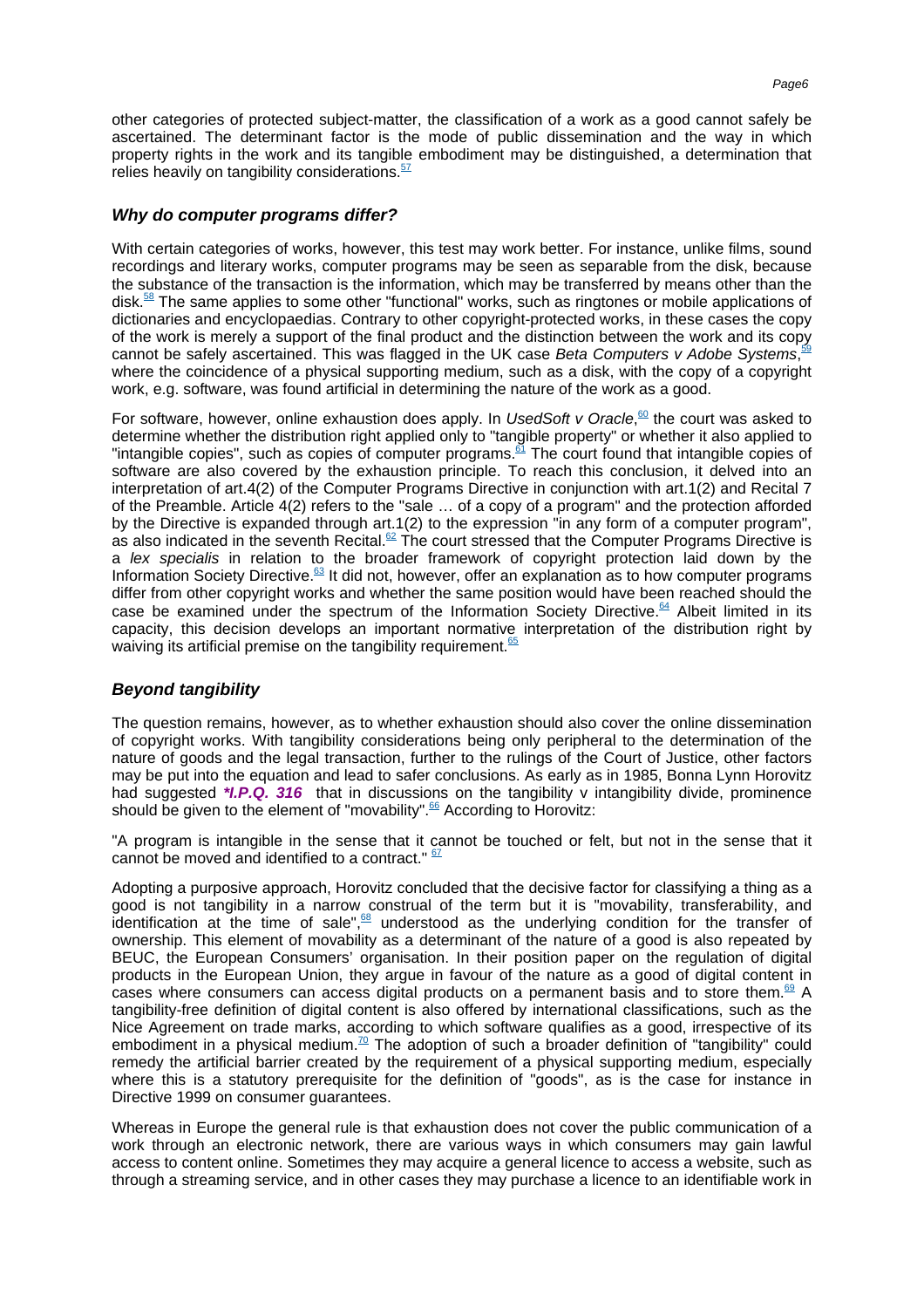electronic form for an indefinite amount of time. Statutes do not make a distinction between these two ways of lawful access to content in terms of whether the content falls under the definition of goods or services. Yet, there is enough room to interpret the Consumer Directive as allowing for such a distinction, in the sense that when consumers buy access to specific content they buy goods covered by a sales and not a services contract. Works that are disseminated under a licensing agreement are more likely to fall under the definition of services, upon which no property entitlement on behalf of the consumer can arise. It is hence important to clarify the legal nature of the digital copy, which may qualify as a good, service, or even be of a sui generis nature. This classification impacts largely on the way in which ownership rights may subsist on a digital good and on the way in which the property alienation basis of analogue exhaustion cannot work in the online world.

### **Determining ownership over digital content**

<span id="page-7-0"></span>The absence of a physical carrier, such as a book, a CD or a DVD, in online transactions has generated controversy as to whether the dissemination of content is a sale or a licence. Being less popular in the analogue world where the physical hand-to-hand exchange of tangible embodiments of works has long \**I.P.Q.* 317 been defined as sales of [goods,](#page-16-4) $\frac{71}{1}$  this commercial practice has been in use since the early days of the internet. Non-negotiated standard terms and conditions in the dissemination of other kinds of copyright works have gained popularity in recent times, however, and the Information Society Directive strongly supports the application of licensing terms in content [dissemination.](#page-16-5)<sup>72</sup> As the online dissemination of content often requires a service such as internet access or cloud storage to access works, it is not clear how to legally characterise such a transaction as a [whole.](#page-16-6) $\frac{73}{2}$ 

<span id="page-7-4"></span><span id="page-7-3"></span><span id="page-7-2"></span><span id="page-7-1"></span>The legal classification of this kind of online distribution remains uncertain for various reasons. Most of the ongoing debate is in the area of software licences, as it is not clear whether these agreements qualify as sale, rental or sui generis contracts. In France, for instance, this remains an ope[n question,](#page-16-7) whereas in the United Kingdom, Lord Penrose found licence agreements to be of a sui generis nature in Beta Computers v Adobe Systems.<sup>75</sup> [Most of t](#page-16-8)he controversy as to the characterisation of the legal transaction has to do with the very nature of exclusive rights. It is assumed—in the absence of a physical supporting medium—that the licensing agreement does not also include a transfer of ownership, i.e. a sale, of the copy.

#### **When does a transaction qualify as a sale?**

<span id="page-7-6"></span><span id="page-7-5"></span>Reverting to property law to determine the limits of ownership via sale or licence, could, however, offer some [answers.](#page-16-9) $^{76}$  In property law, the concept of sale includes the transfer of title, and hence the object of a sale should be capable of "transfer of [ownership".](#page-16-10)<sup>77</sup> Fiona Smith and Lorna Woods have combined the requirement of "tradability", as featuring in property law, with the one of "tangibility" to offer a viable classification between goods and [services.](#page-16-11)<sup>78</sup> This aligns with the "movability" element, discussed earlier. Smith and Woods explain that

<span id="page-7-7"></span>"Tradability and tangibility serve as a series of filters, containing both objective and subjective criteria... Tangibility then constitutes a rebuttable presumption that intangible items are services while tangible items constitute goods. The product's function, in combination with tradability, then acts as the determining factor."  $\frac{7}{2}$ 

<span id="page-7-8"></span>This point is reflected in the reasoning developed in UsedSoft in the sense that tangibility is a filter in classifying the legal nature of the object of the transaction but it is the kind of the transaction per se that becomes the central distinguishing factor. In UsedSoft, the Court of Justice gave a broad interpretation to the requirement of a sale in art.4(2) of the Computer Programs Directive. Embracing the Opinion of A.G. Bot, the court held that if sale was not interpreted: **\*I.P.Q. 318**

"[A]s encompassing all forms of product marketing characterised by the grant of a right to use a copy of a computer program, for an unlimited period, in return for payment of a fee designed to enable the copyright holder to obtain a remuneration corresponding to the economic value of the copy of the work of which he is the proprietor, the effectiveness of that provision would be undermined, since suppliers would merely have to call the contract a 'licence' rather than a 'sale' in order to circumvent the rule of exhaustion and divest it of all scope."  $80$ 

<span id="page-7-10"></span><span id="page-7-9"></span>The court hence found that downloading a copy of a computer program amounted to a transfer of its [ownership.](#page-16-14) $81$  According to the decision, the download of the copy of the computer program in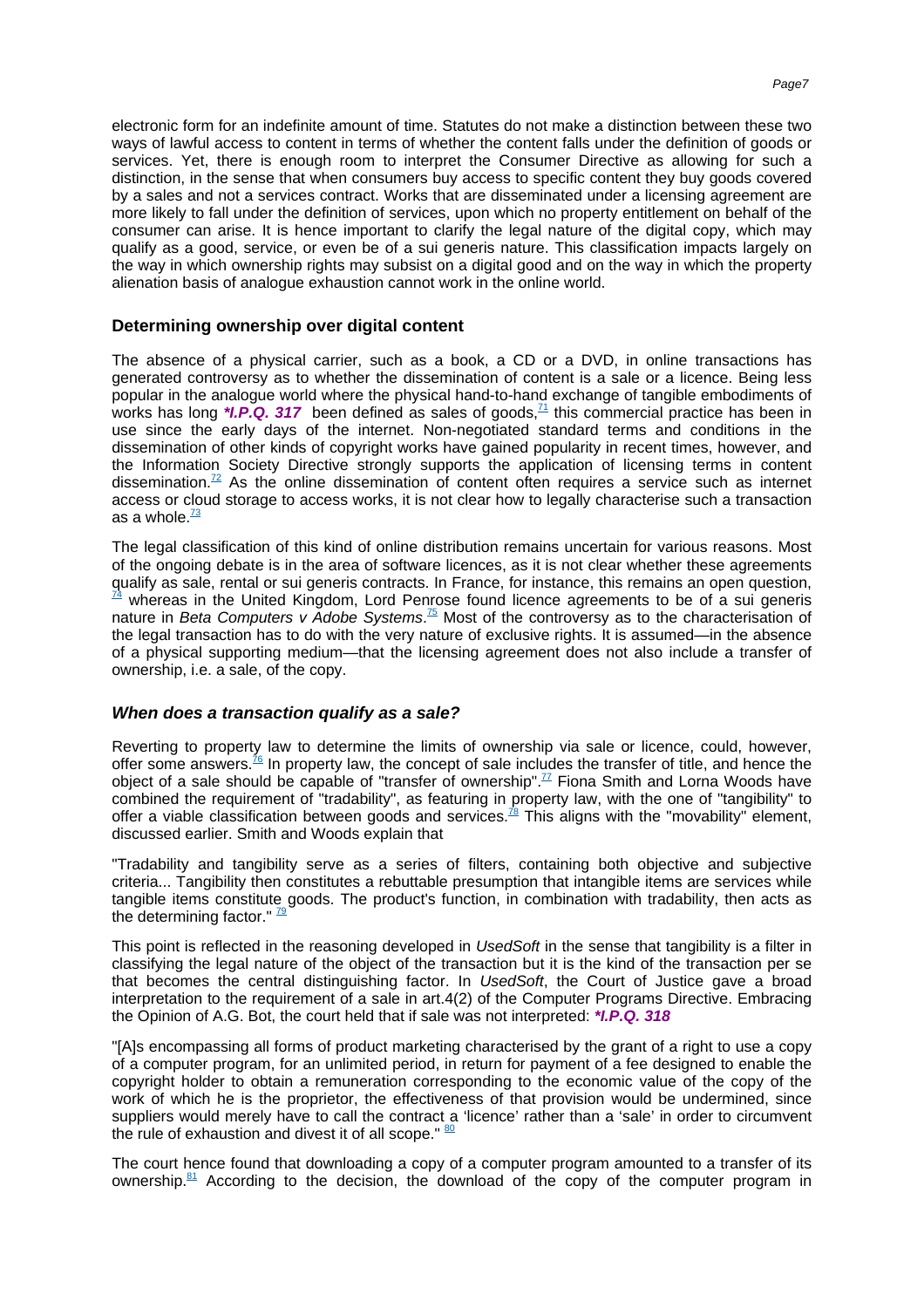<span id="page-8-1"></span><span id="page-8-0"></span>combination with the conclusion of a user licence were a whole for purposes of legal [classification.](#page-16-15)<sup>82</sup> There were two main elements in the commercial transaction that weighted in this decision: there was a one-time fee payment and the user gained access to the copy for an indefinite amount of [time.](#page-16-16) $83$ Emphasising the distinction between the distribution right and the right of public communication, the court rejected Oracle's argument that it had "made available to the public" the copy of the computer program on its website within the meaning of art.3(1) of the Information Society Directive, which does not give rise to [exhaustion.](#page-16-17)<sup>84</sup> Highlighting that the Computer Programs Directive is lex specialis in relation to the Information Society Directive, the court found that an online transmission is "the functional equivalent of the supply of a materia[l medium".](#page-16-18) 85

<span id="page-8-4"></span><span id="page-8-3"></span><span id="page-8-2"></span>Whereas on the basis of this dictum online exhaustion cannot apply to other copyright content outside computer programs, the reasoning developed in UsedSoft regarding the nature of the commercial transaction as the distinguishing factor between sales and licences is helpful in drawing the line with regards to all kinds of digital goods. According to UsedSoft, it is the nature of the transaction that can lead to a viable classification as to whether the electronic content qualifies as goods or services. Once there is a one-off payment and the transaction grants possession to the copy for an indefinite duration, it is more likely for the transaction to qualify as a [sale.](#page-16-19) $86$  The way in which content is transferred may give rise to various levels of consumer entitlement over the content, not all of which clearly fall under the broader category of services. Where the transaction involves transfer of possession, it is no longer covered by the broader notion of services. This is also the approach followed by US courts that also take into account these criteria to classify a transaction as a sale, although there is no judicial trend to be [assumed.](#page-16-20) $87$ 

<span id="page-8-7"></span><span id="page-8-6"></span><span id="page-8-5"></span>In Canada too, the Supreme Court recently reached a similar conclusion in Entertainment Software Association.<sup>88</sup> [The court w](#page-16-21)as called to determine whether transmission of musical works contained in a video game through an internet download is a communication to the public, and can therefore be the object of a separate tariff submitted by the respondent society to the Canadian Copyright Board for approval. The court found that it is not. According to Abella and Moldaver JJ, downloading copies of copyright works from the internet is just another way of getting access to [content.](#page-16-22)<sup>89</sup> Not all ways in which content is disseminated online amount to a communication to the public however, despite the fact that an electronic transmission is involved. The court made a distinction between downloading and streaming in terms of the way in which the content is made available. This is the insight that is offered: **\*I.P.Q. 319**

"Although a download and a stream are both 'transmissions' in technical terms (they both use 'data packet technology'), they are not both 'communications' for purposes of the Copyright Act. This is clear from the Board's definition of a stream as 'a transmission of data that allows the user to listen or view the content at the time of transmission and that is not meant to be reproduced'… Unlike a download, the experience of a stream is much more akin to a broadcast or performance."  $\frac{1}{2}$ 

<span id="page-8-9"></span><span id="page-8-8"></span>As we have already seen, the rule of exhaustion does not apply when no sale or other transfer of ownership takes place. Performances, lending or rental are more likely to qualify as services and hence will not be subject t[o exhaustion.](#page-17-1)<sup>91</sup>

### **Power of control over the accessed content**

Applying these principles to copyright protected electronic content suggests that not all online content provision undisputedly qualifies as a service. The essential distinguishing factor hence becomes the nature of the transaction, irrespective of tangibility considerations. Whereas through streaming consumers are not in a position to exercise control over the content besides accessing it, this is not the case with content that has been lawfully downloaded from an online service for an indefinite amount of time. Critical in the understanding of a possible distinction between goods and services in content offered online is the way in which the transfer takes place, despite the fact that Recital 29 of the Information Society Directive seems to suggest otherwise. Unless the right holders are still in a position to exercise control over the downloaded file, for instance by offering it for user possession for a certain period of time, the content is goods and the users have a property entitlement over it. Several online TV channels, which offer the content—mainly news reports—for downloading, can set time-limits on its access, by deleting the content automatically from the user's computer after a given period o[f time.](#page-17-2)<sup>92</sup> Whereas this content can be subject to the possession of the lawful user, no transfer of ownership has taken place, as the right holders are still in position to exercise control over it.

<span id="page-8-10"></span>It would only be in cases where consumers have the ability to exercise autonomous control and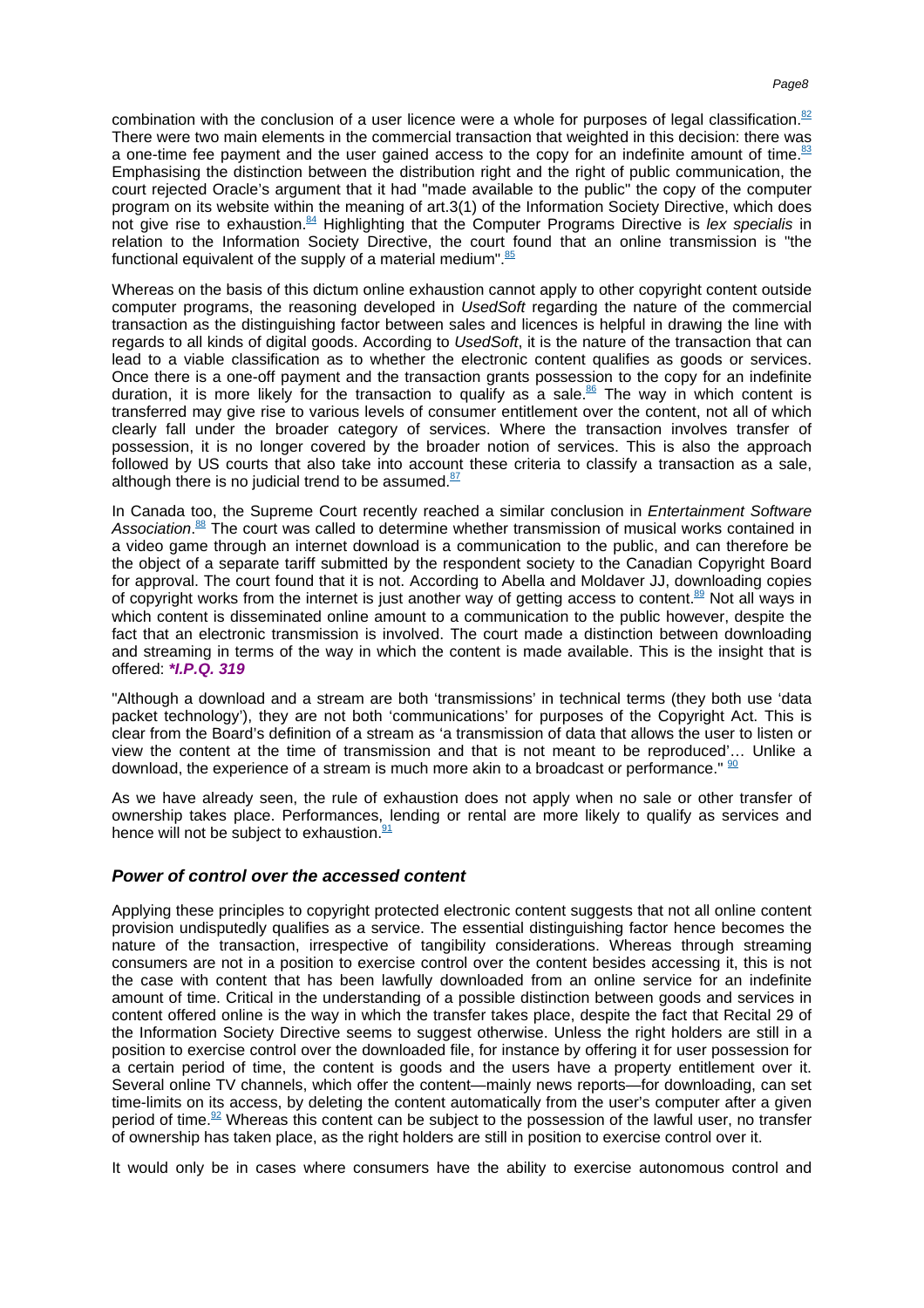power over the protected works that a sale is likely to be assumed. The criterion is hence the very nature of the transaction, which no longer qualifies as a service once transfer of possession for an indefinite amount of time has taken place. This criterion largely depends on the notion of the alienation of property, which is one of the normative barriers embedded in the theoretical justification of the exhaustio[n doctrine.](#page-17-3)<sup>93</sup>

<span id="page-9-0"></span>Property alienating distribution cannot be safely assumed for electronic content owing to the fact that there is nothing to ensure that the transferor's entitlement over the file is exhausted, for instance, by deleting it upon transfer. Amazon's patent challenges this normative impediment by recreating the conditions that could lead to property alienation in the online context.

# **Property alienation and "viral" copies**

In cases where users have the possibility of exercising control over the copy, which could for instance take place through deletion, they should lose this power of control upon transfer of the copy to another party. This is an inherent component of tangibility: transfer of ownership results in property alienation. Whereas hard copies of works may pass on from one owner to another—with the proprietary rights of the first owner on the copy being alienated upon transfer of ownership—the dissemination of electronic content **\*I.P.Q. 320** is not followed by the assumption that the user deletes his copy upon transfer. Technological protection mechanisms most commonly restrict the reproduction of the digital copy or access to it, but they do not control distribution. Even though it is an express statutory mandate that exhaustion does not apply to digital copies disseminated online, such copies are easily transferable objects and ownership may be duplicated or even multiplied upon transfer, as there is nothing to ensure that the first owner loses possession of the file.

# **Loss of possession upon transfer**

<span id="page-9-2"></span><span id="page-9-1"></span>The requirement of property alienating transfers of ownership for the distribution right to take effect made its way into European copyright in Peek & Cloppenburg.<sup>94</sup> [Exposition o](#page-17-4)f copyright works in a warehouse and their use on the spot by customers was not found to qualify as an act of distribution as it did not entail transfer of [ownership.](#page-17-5)<sup>95</sup> With this definition of distribution from the Court of Justice, authors and the relevant right holders distribute works, and hence lose control over them, only if they have passed along the ownership of the copies to another party by alienating any entitlement they may have on the distributed tangible copy. This ruling clarified the scope of the broad definition of the distribution right, which according to art.4(1) of the Information Society Directive covers "any form of distribution to the public by sale or otherwise", such as for instance barter, donation endowment or exchange, i.e. activities that involve sales or other alienation transferring ownership.

<span id="page-9-3"></span>The application of exhaustion online would arguably impact on the scope of exploitative rights of the right holders in a way that exceeds the risks associated to the transfer of hard copies. It is for this reason that some scholars argue against the application of exhaustion online owing to the lack of a physical supporting [medium.](#page-17-6)<sup>96</sup> Although this position is not supported by [everyone,](#page-17-7)  $\frac{97}{2}$  alienation resulting from the transfer of ownership of tangible goods comes with an intrinsic, yet not explicit, attribute that immaterial copies do not possess: any transfer of ownership "exhausts" the entitlement of the previous owner of the copy—going back to the original right holder—as transfer alienates any earlier title of possession. By excluding exhaustion from the public communication right, the Information Society Directive adopts a narrow position, according to which the right holders remain in control of every act of electronic dissemination of their works. In the explanatory note to the Regulations on personal copies for private use in the United Kingdom, the following interpretational guidance is offered:

"Any personal copies must be destroyed if the individual transfers the work from which they were made to another person, unless the copyright owner authorises the transfer of the personal copies to that person. Any personal copy which is not so destroyed or is transferred to another person without the authorisation of the copyright owner shall be treated as an infringing copy for the purposes of the Act. **\*I.P.Q. 321** " [98](#page-17-8)

<span id="page-9-4"></span>This exhaustion rule that features in the explanatory note to the private copying exception means to preserve the alienation effect that subsequent transfers of ownership ought to have. It can also be read in a broad sense as covering transfers of ownership of digital files, on condition that the transferor deletes his copy upon transfer.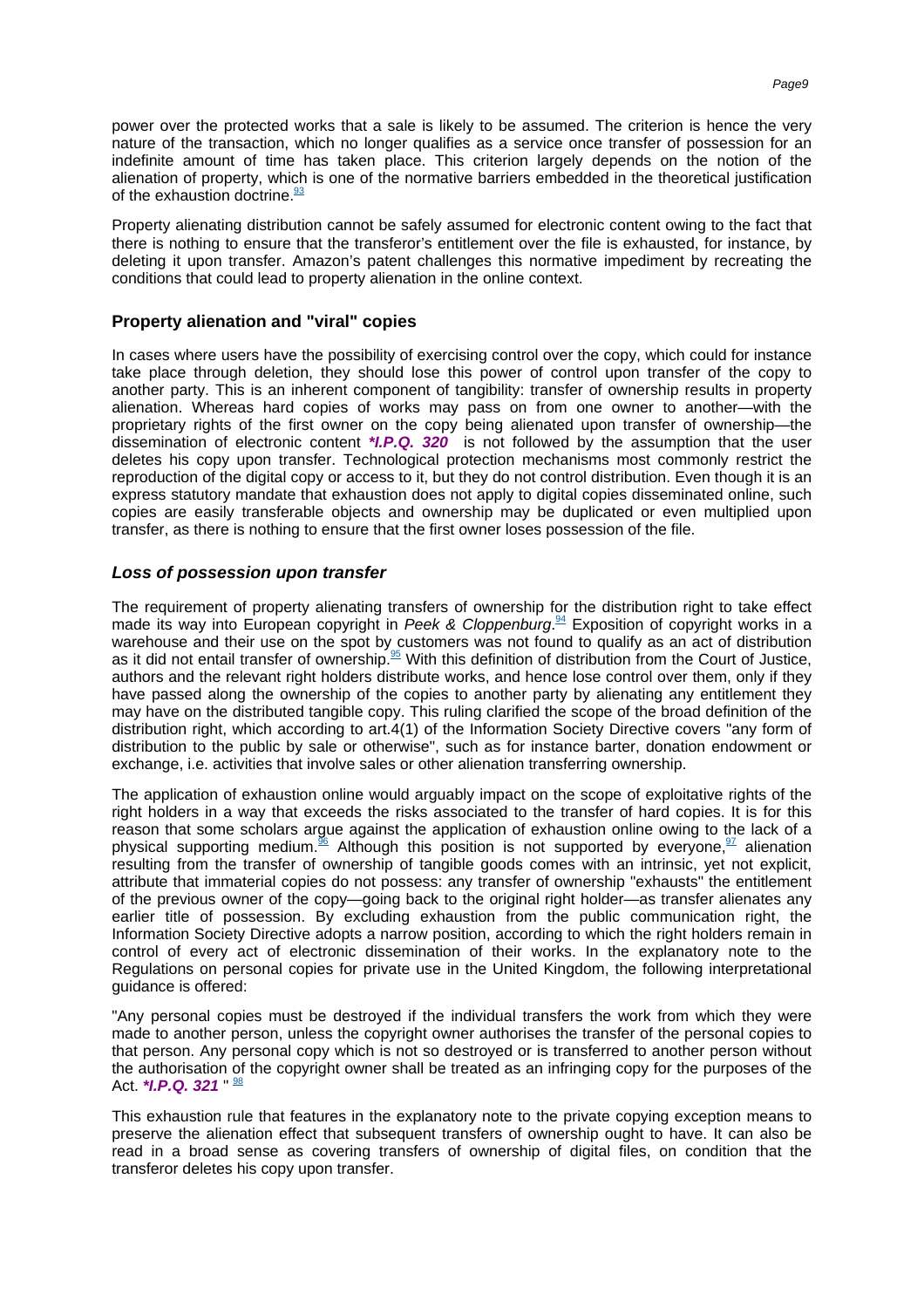Exhaustion applies if it conforms to this inherent attribute of tangibility that transfers of ownership alienate the entitlement of the transferor on the copy. This element impacts on, and shapes, the rule of exhaustion in what I call a "viral" effect: it is not only the authorial distribution right that is exhausted post-first sale but any rights of possession over the copy should also be "exhausted" with the possible redistribution of the copy through sale or otherwise, e.g. by donation or other exchange. The viral effect as a justification for analogue exhaustion heavily relies on the concept of tangibility. Unless the copy comes in a tangible form, a subsequent ownership or possession does not by default erase the entitlements of the previous owner or possessor.

# **Exhaustion applies to the exact same copies that were placed on the market with authorial consent**

This element could be rectified with regards to digital copies, if the conditions of property alienating transfers of ownership were artificially recreated. The report on the US Digital Millennium Copyright Act makes a reference to "forward and delete" mechanisms, i.e. mechanisms that are functionally equivalent to the transfer of tangible copies because they enable the deletion of the source copy upon its successful transfer. According to the report, these technologies may become a source of legal uncertainty as they do not correspond to the typical use of digital [copies](#page-17-9)<sup>99</sup> and it is also difficult to monitor if users have erased their copy [post-transfer.](#page-17-10)<sup>100</sup> Amazon's patent attempts to overcome this technical difficulty by artificially generating the property alienation effect of transfers of har[d copies.](#page-17-11)<sup>101</sup>

<span id="page-10-5"></span><span id="page-10-4"></span><span id="page-10-3"></span><span id="page-10-2"></span><span id="page-10-1"></span><span id="page-10-0"></span>Because communication entails reproduction to an extent that scarcity of the work is endangered, it cannot be assumed that there is implicit authorial consent for this communicative act. This is supported by the construal of the concept of consent in the context of trade mark exhaustion. There, consent for distribution covers only the exact same copies that have been placed on the market. In Sebago v G-B Unic, the Court of Justice found that "consent must relate to each individual item of the product in respect of which exhaustion is [pleaded".](#page-17-12)<sup>102</sup> Although this case was determining the meaning of consent under art.7(1) of the Trade Marks [Directive,](#page-17-13)<sup>103</sup> it has developed a doctrinal understanding of consent in the context of exhaustion of intellectual property rights. Exhaustion cannot apply where individual items of the product have been placed on the market within the EEA without the right holders' [consent.](#page-17-14)<sup>104</sup> As the court explained, the purpose is to ensure the further marketing of individual items that have placed on the market consensually and to prevent right holders from opposing to such [marketing.](#page-17-15)<sup>105</sup> The same interpretation of the impact of consent on the scope of the rule of exhaustion ought to apply also in the area of copyright law, in the sense that copies subject to exhaustion are only those that have been placed on the market by **\*I.P.Q. 322** the right holders or upon their [consent.](#page-17-16)<sup>106</sup> Beyond a purely grammatical reading of art.4(2) of the Information Society [Directive,](#page--1-3) $107$  a purposive interpretation leads to the same conclusion, i.e. that exhaustion applies to those exact copies that were put on the market with the right holders' consent.

<span id="page-10-10"></span><span id="page-10-9"></span><span id="page-10-8"></span><span id="page-10-7"></span><span id="page-10-6"></span>In the United States, there have been a number of cases examining the "repackaging" of copyright works after these have been put on the market with the right holders' consent, including but not limited to the rebinding of copies of literary works for purposes of [restoration,](#page-18-0)<sup>108</sup> the recompilation of [journals,](#page-18-1)  $\frac{109}{100}$  or the use of hard copies of works with a view to produce [derivatives.](#page-18-2) <sup>110</sup> It is an established principle under US copyright too, however, that the first sale doctrine applies to the exact same copies that have been placed on the market or upon the right holders' consent. In American International Pictures Inc v Evan Foreman, $111$  [it was cle](#page-18-3)arly stated that:

<span id="page-10-12"></span><span id="page-10-11"></span>"for purposes of the first sale doctrine, each copy is unique; if the copyright holder possesses 100 copies and sells 99 of them, the final copy nonetheless remains protected from [infringement".](#page-18-4)<sup>112</sup>

#### **Reproduction v communication**

<span id="page-10-13"></span>A very restrictive explication of this inherent condition of exhaustion was expressed in ReDigi.<sup>113</sup> [In](#page-18-5) this case, the District Court of New York explicitly stated that the first sale doctrine covers only distribution but cannot involve reproduction. ReDigi's first sale question turned on whether a digital music file could be lawfully resold, same as a used record would. The leading argument of ReDigi in support of its first sale claims was that the only remaining copy at the end of the transaction was the one with the buyer. The court found that because the transfer of the electronic file—as opposed to the physical embodiment of the **\*I.P.Q. 323** work—could not be realised without making a copy, it was infringing the copyright owner's reproduction right, which is not covered by the first sale doctrine. Fair use could also not be substantiated in this regard. This was the case irrespective of the fact that it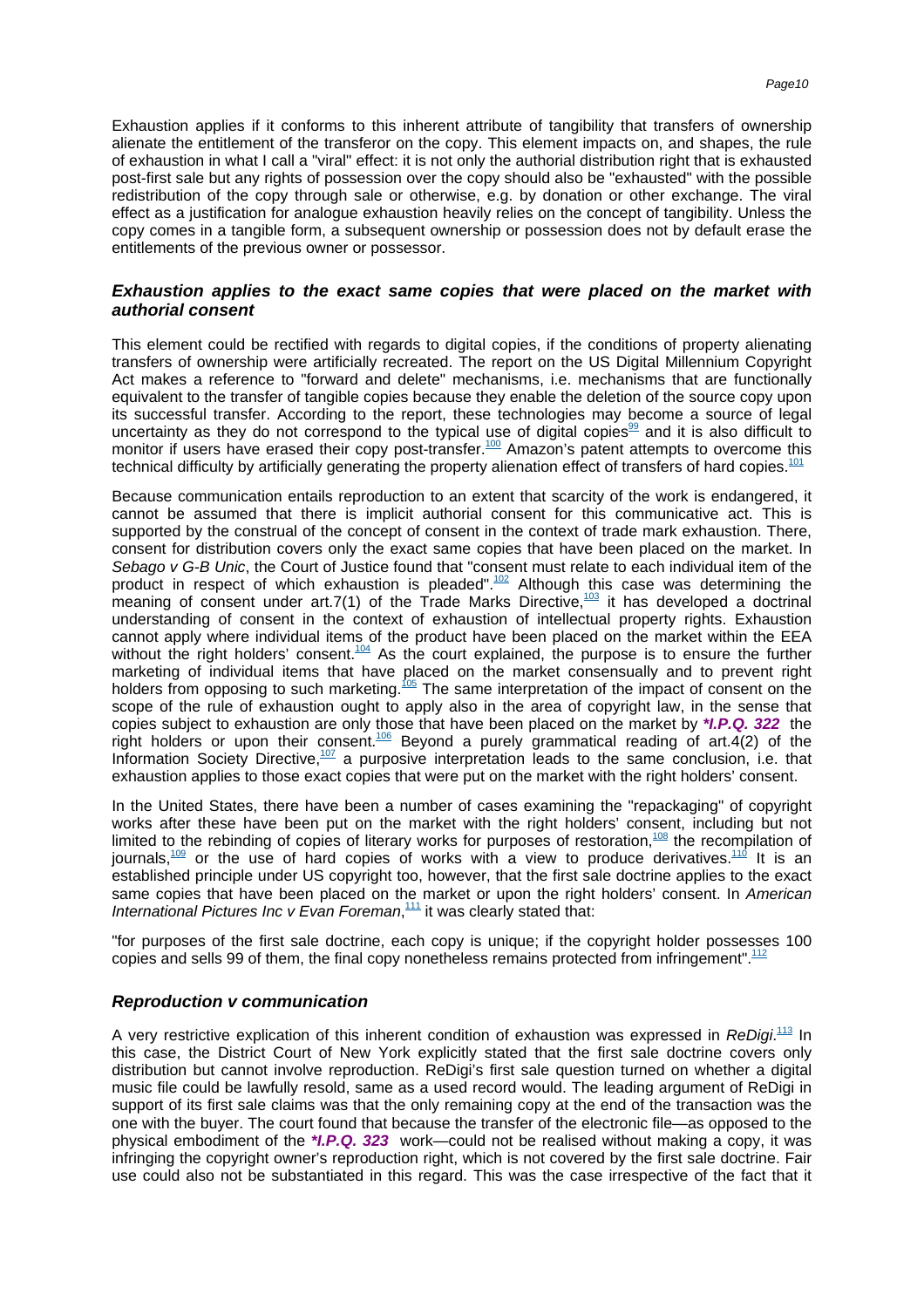<span id="page-11-1"></span><span id="page-11-0"></span>was technically feasible to have only one file available before and after th[e transfer.](#page-18-6)<sup>114</sup> To the court. "it is the creation of a new material object and not an *additional* material object that defines the reproduction [right",](#page-18-7)<sup>115</sup> and, given this finding, the court concluded that the plaintiff's reproduction right was infringed.

<span id="page-11-3"></span><span id="page-11-2"></span>This sharp insight into the nature of digital reproductions was sufficient to outweigh ReDigi's defence that was based on earlier decisions, such as Paula v Logan, 116 [where](#page-18-8) an obiter justification for exhaustion was developed. The defendant in this case used a "transfer medium" to remove in-copyright designs from greeting cards and notepads and affixed the removed images to ceramic plaques. This was found not to be infringement on the grounds that the redistribution of the artistic works featuring in greeting cards and notepads did not involve [copying.](#page-18-9)<sup>117</sup> This reasoning could not apply in ReDigi, however, where new copies were made though the resale software, irrespective of the fact that scarcity was maintained by deleting copies upon transfer of ownership.

# **Introducing exhaustion by the back door?**

<span id="page-11-4"></span>It is not clear whether the European courts would adopt the same position. The public communication right is not independent from copying as it technically involves an act of reproduction. In the very few cases where it does not, as with the provision of mere hyperlinks, the Court of Justice found that internal limits to the communication right "exhaust" authorial entitlement—although not expressly affirming copyright exhaustion, which would in any case be obiter. In Svensson, for instance, the court found that where the communication takes place through the same technical means as those used by the right holder, it amounts to infringement only when it is directed at a "new public", that is to say, at a public that was not taken into account by the copyright holders when they authorised the initial communication to the [public.](#page-18-10) $118$  It follows that when the communication is addressed with the same technical means to the "same old" public that the right holders had in mind when authorising the initial communication, there is no infringement. This is an important clarification as to the internal limits of the public communication right. Although this right is meant to be understood in a broad sense.<sup>119</sup> once the right holders have authorised the initial communication, their entitlement to control the retransmission of the same content through the same technical means and to the same audience ceases to exist. This takes us back to the very core of the exhaustion doctrine, which is here reintroduced by the back door. It has to be acknowledged that this precedent is bound by the limitations of the subject-matter in question. The application of this form of exhaustion remains therefore limited.

<span id="page-11-5"></span>In other cases on the public communication right, the Court of Justice did not reach the same conclusion. In particular, in TV Catchup, the Court of Justice found that the live internet streaming of TV broadcasts ought to be covered by a separate licence and was hence not exempt from infringement. It held that the **\*I.P.Q. 324** requirement that there ought to be a new public needed not be examined, as the main proceedings concerned the transmission of works included in a terrestrial broadcast and the making available of those works on the internet. In this light, the mode of communication of the works differed from the one originally licensed by the right holders concerned and it had to be subject to a separate [licence.](#page-18-12)<sup>120</sup> Had this not been the case, and if the content was not addressed to a new public, it is likely that the use would not amount to [infringement.](#page-18-13)<sup>121</sup> Even though considerations of a new public are not an express affirmation of copyright exhaustion, they could be seen as the doctrinal equivalent of copyright exhaustion through the construal of internal limits to the communication right, which is otherwise to be understood in a broad sense.

<span id="page-11-10"></span><span id="page-11-9"></span><span id="page-11-8"></span><span id="page-11-7"></span><span id="page-11-6"></span>A central difference between Svensson and TV Catchup, however, rests within the very nature of the retransmission of the work. Mere hyperlinks, as in Svensson, fall under the public communication right but do not involve copying. This is not the case with live streaming services or with hyperlinks that embed content, which entail an act of [reproduction.](#page-18-14)<sup>122</sup> The broad construal of the public communication right, coupled by the fact that the default rule is that online exhaustion is statutorily excluded by virtue of art.3(3) of the Information Society Directive, has become an issue of concern. In its recently issued Public Consultation on the Review of the EU copyright rules, the Commission expressly addresses this [issue.](#page--1-4)<sup>123</sup> Because two rights are involved in a single act of exploitation, online licensing of works can be complicated, especially in cases where different parties hold the two rights. Clarity could be achieved if the communication right was viewed holistically and acts of reproduction that are an integral and essential part of this technical process were exempt from [infringement.](#page-19-0) $124$  This would have to take place in instances where are no additional copies made, no "new public" is reached, and scarcity is ensured.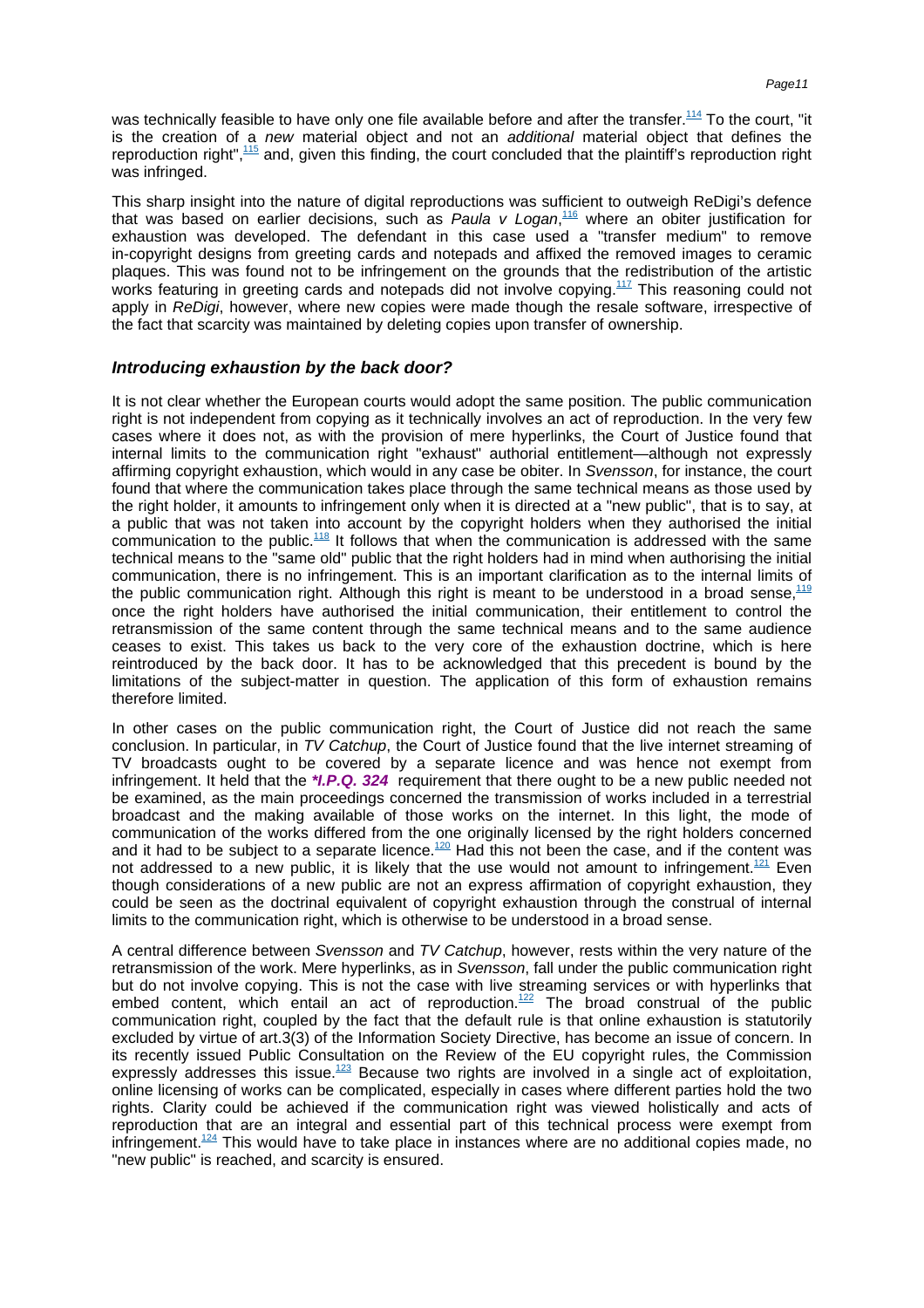# **Conclusion**

Reliance on tangibility and its various facets cannot viably negate exhaustion in the online context as this would set aside the rich and longstanding benefits resulting from the rule of exhaustion, which means ensuring access and autonomy, and also enhancing competition and transactional freedom.

Online exhaustion is neither legally foreclosed nor technically impossible. The WIPO Treaties, which first introduced the public communication right, do not exclude the possibility of online exhaustion. It is only implied that exhaustion covers the distribution right only. The position adopted by the Information Society Directive goes beyond these substantive minima and excludes the application of exhaustion from the electronic dissemination of works. There have been, however, limited instances where exhaustion or doctrinal equivalents made their way into case law, as was the case in UsedSoft and Svensson. UsedSoft affirmed that the electronic dissemination of software is covered by the exhaustion principle and Svensson developed a doctrinal equivalent to exhaustion, according to which public communications that do not reach a "new public", as is the case with hyperlinks, do not amount to infringement. From a technical perspective too, new software, such as those owned by ReDigi and Amazon, envisage the recreation in the online environment of those conditions of tangibility upon which copyright exhaustion is premised. **\*I.P.Q. 325**

Even though statutes and case law place a lot of emphasis on the presence of a physical copy for exhaustion to apply, this emphasis is mainly instrumental. Tangibility means to serve as a distinguishing attribute of goods as opposed to services and thereafter as a criterion of determining the nature of the legal transaction, i.e. whether it is a sale or a licence. It is not, however, the only condition in drawing the line. Movability and transferability are two additional parameters to be taken into consideration in determining whether a copy of a copyright work qualifies as a good, irrespective of whether it is embodied in a physical carrier or not. What is more, various kinds of entitlements to a digital copy may arise in online transactions, and the electronic dissemination of copyright content should not be assumed to qualify as a service. UsedSoft instructs that a transaction is more likely to qualify as a sales contract and hence generate an ownership title over the content where the copy is bought with a one-off payment for an indefinite amount of time. This is more likely to afford consumers with the power to exercise autonomous control over the content. In sales performed under such conditions, the exhaustion principle can apply.

Because, however, ownership often requires property alienation, the technical recreation of this attribute of tangibility can lead to this effect by ensuring scarcity upon transfer. Much of the debate over whether exhaustion can apply online rests on this property alienation effect that is inherent in the dissemination of tangible goods, and the fact that the scope of the public communication right is overly broad. Through the newly developed doctrine of the "new public", the Court of Justice seems to have found a way of imposing an equivalent limit to exhaustion on the communication right, although not by applying exhaustion. In practice, this means that where content is retransmitted through technical means same with those originally authorised by the right holders there is no infringement, insofar as the communication did not reach a new public, that is, a public which was not envisaged by the right holders when authorising the initial communication. The ambit of this newly developed legal doctrine, however, is limited and it is not certain whether it could also cover acts of communication that technically involve an act of reproduction. That would be for instance the case of embedding copyright content freely available online or reposting news items on blogs. Because of the controversy generated by the involvement of two rights in a single act of exploitation, a holistic interpretation of the public communication right is recommended: acts of reproduction that are a technical and integral part of the communication right should be exempt from infringement, insofar as there are technical safeguards ensuring that the retransmission of electronic content does not involve the creation of additional copies.

### **Dr Stavroula Karapapa**

I.P.Q. 2014, 4, 307-325

<span id="page-12-0"></span>Associate Professor of Law, School of Law, University of Reading, email: s.karapapa@reading.ac.uk.This article was first presented at the British-Israeli workshop on Fair Copyright Law: Limitations and Exceptions, Tel Aviv University, January 6–72014 (http://www.law.tau.ac.il [Accessed September 25, 2014]). Many thanks go to the participants of this workshop for their comments and constructive feedback.

<span id="page-12-1"></span>[<sup>1</sup>](#page-1-1). US Patent No.8,364,595 of January 29, 2013.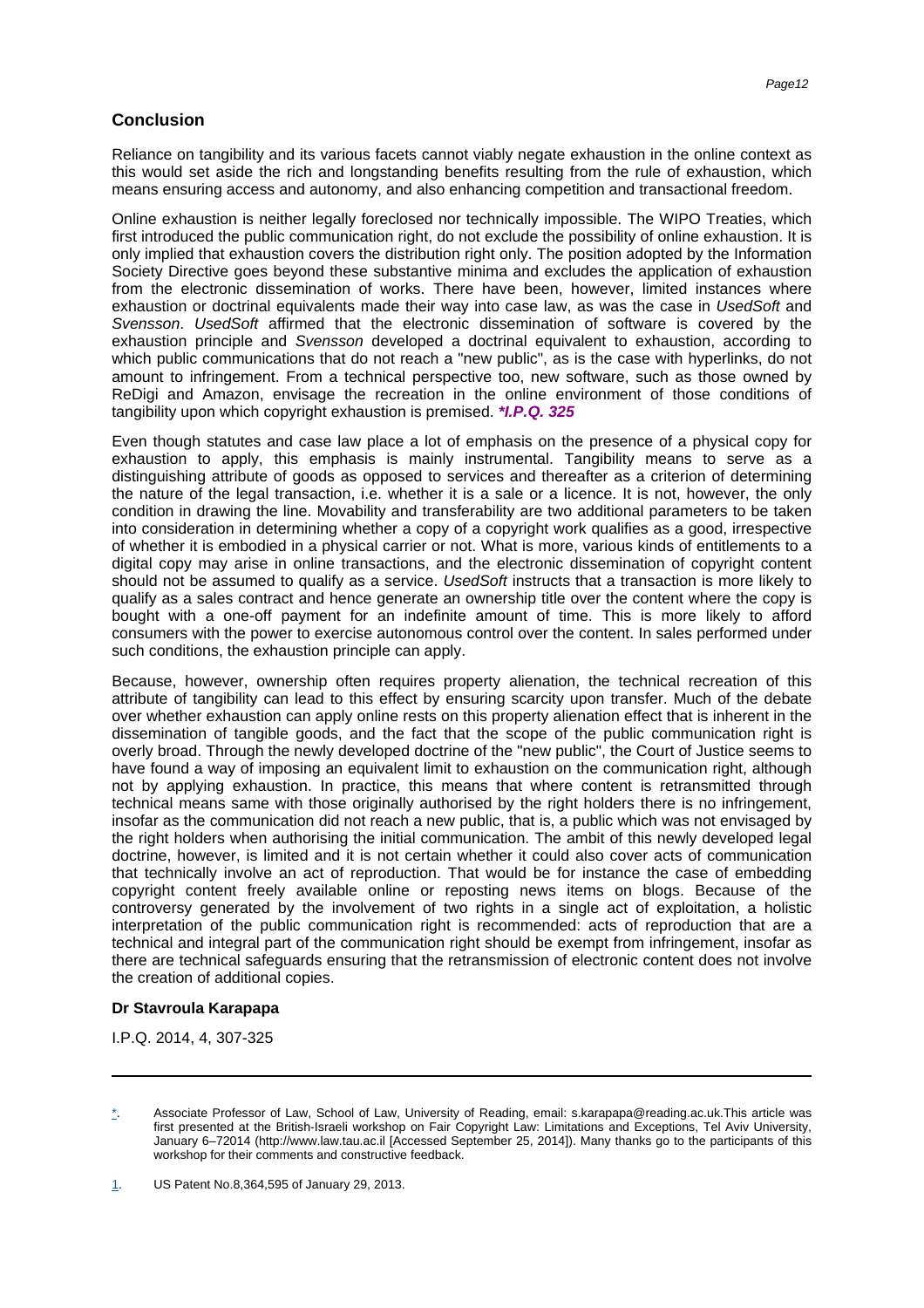#### [2](#page-1-2). 17 USC §109.

- <span id="page-13-0"></span>[3](#page-1-3). US Patent No.8,364,595 of January 29, 2013.
- <span id="page-13-1"></span>[4](#page-1-4). e.g. Directive 2001/29 on the harmonisation of certain aspects of copyright and related rights in the Information Society [2001] OJ L167 art.3(3) and Recital 29.
- <span id="page-13-2"></span>[5](#page-1-5). Usedsoft GmbH v Oracle International Corp (C-128/11) [2013] Bus. L.R. 911.
- <span id="page-13-3"></span>[6](#page-2-0). See Landgericht Bielefeld, 4 O 191/11, March 5, 2013; Oberlandesgericht Hamm, 22 U 60/13, May 15, 2014.
- <span id="page-13-4"></span>[7](#page-2-1). Millar v Taylor (1769) 4 Burr. 2303 at 2396-2397: "the copy thus abridged is equally a property in notion, and has no corporeal tangible substance. No disposition, no transfer of paper upon which the composition is written, marked, or impressed, (though it gives the power to print and publish,) can be construed a conveyance of the copy, without the author's express consent 'to print and publish;' much less, against his will. The property of the copy, thus narrowed, may equally go down from generation to generation, and possibly continue for ever; though neither the author nor his representatives should have any manuscript whatsoever of the work, original duplicate, or transcript."
- <span id="page-13-5"></span>[8](#page-2-2). J. Kohler, Das Autorrecht: eine zivilistische Abhandlung;zugleich ein Beitrag zur Lehre vom Eigenthum, vom Miteigenthum, vom Rechtsgeschäft und vom Individualrecht (Jena: Fischer, 1880), p.267.
- <span id="page-13-6"></span>[9](#page-2-2). This was exemplified in Dickens v Hawksley [1935] Ch. 267 CA at 274: "The common law, therefore, had this conception with regard to rights of property in a literary work written, marked or impressed or otherwise recorded upon some material thing namely, that the material thing might, as a subject of property, be separated from the literary work recorded on it and that the literary work might be regarded as an incorporeal subject of property and be owned separately from the material thing upon which it was recorded."See also Parfums Givenchy, Inc v C & C Beauty Sales, Inc 832 F. Supp. 1378, 1388-1389 (C.D. Cal. 1993); also see in this regard J.M. Kernochan, "The Distribution Right in the United States of America: Review and Reflections" (1989) 42 Vand. L. Rev. 1407, 1412.
- <span id="page-13-7"></span>[10.](#page-2-3) M. Borghi, M.L. Montagnani, M. Maggiolino, and M. Nuccio, "Determinants in the on-line distribution of digital content: an exploratory analysis" (2012) 3(2) European Journal of Law and Technology 1.
- <span id="page-13-8"></span>[11.](#page-2-4) L. Bently and J. Phillips, "Copyright issues: the mysteries of section 18" [1999] E.I.P.R. 133, 133; also see pending referral Dimensione Direct Sales and Labianca v Knoll International SpA (C-516/13).
- <span id="page-13-9"></span>[12.](#page-2-5) Article 3 of the Information Society Directive does not provide for exhaustion, for instance. Regarding the controversy on reselling used software, see indicatively: Landgerecht Dusseldorf, November 26, 2008; Landgerecht München, November 28, 2007.
- <span id="page-13-10"></span>[13.](#page-2-6) Information Society Directive art.5(2)(b). Also see S. Karapapa, Private Copying: The Scope of User Rights in EU Digital Copyright (London: Routledge, 2011), p.109.
- <span id="page-13-11"></span>[14.](#page-2-7) Capitol Records LLC v ReDigi Inc No.12 Civ. 95 (RJS), 2013 WL 1286134 (S.D.N.Y. March 30, 2013).
- <span id="page-13-12"></span>[15.](#page-2-8) ReDigi No.12 Civ. 95 (RJS), 2013 WL 1286134 (S.D.N.Y. March 30, 2013) at [5], citing H.R. Rep. No.94-1476 at 56 (1976).
- <span id="page-13-13"></span>[16.](#page-2-9) London-Sire Records v John Doe 542 F. Supp. 2d 153, 166 and n.16 (D. Mass. 2008).
- <span id="page-13-14"></span>[17.](#page-3-0) London-Sire Records 542 F. Supp. 2d 153, 171 (D. Mass. 2008): "[w]hen a user on a [P2P] network downloads a song from another user, he receives into his computer a digital sequence representing the sound recording. That sequence is magnetically encoded on a segment of his hard disk (or likewise written on other media). With the right hardware and software, the downloader can use the magnetic sequence to reproduce the sound recording. The electronic file (or, perhaps more accurately, the appropriate segment of the hard disk) is therefore a 'phonorecord' within the meaning of the statute."
- <span id="page-13-15"></span>[18.](#page-3-1) ReDigi Inc No.12 Civ. 95 (RJS), 2013 WL 1286134 (S.D.N.Y. March 30, 2013) at [6].
- <span id="page-13-16"></span>[19.](#page-3-2) Directive 91/250 [1991] OJ L122/42. Article 4(c) reads: "The first sale in the Community of a copy of a program by the rightholder or with his consent shall exhaust the distribution right within the Community of that copy, with the exception of the right to control further rental of the program or a copy thereof."
- <span id="page-13-17"></span>[20.](#page-3-3) Report on the implementation of the Software Directive of April 10, 2000, COM(2000) 199, s.VII.1, p.17, fn.17 (referring to Commissioner Monti's answer to an oral question in the Parliamentary Debates of July 11, 1995). Exhaustion for software implies that the owner of the software has the right to make the "digital" copies necessary for its use, which cannot be restricted in the licence. For an example see Austrian OBG, May 23, 2000 [2000] G.R.U.R. Int. 1028.
- <span id="page-13-18"></span>[21.](#page-3-4) Computer Programs Directive art.3(3) reads that: "The rights [of communication and making available to the public] shall not be exhausted by any act of communication to the public or making available to the public as set out in this Article."
- <span id="page-13-19"></span>[22.](#page-3-5) Computer Programs Directive art.4(2) reads as follows: "[t]he distribution right shall not be exhausted within the Community in respect of the original or copies of the work, except where the first sale or other transfer of ownership in the Community of that object is made by the rightholder or with his consent."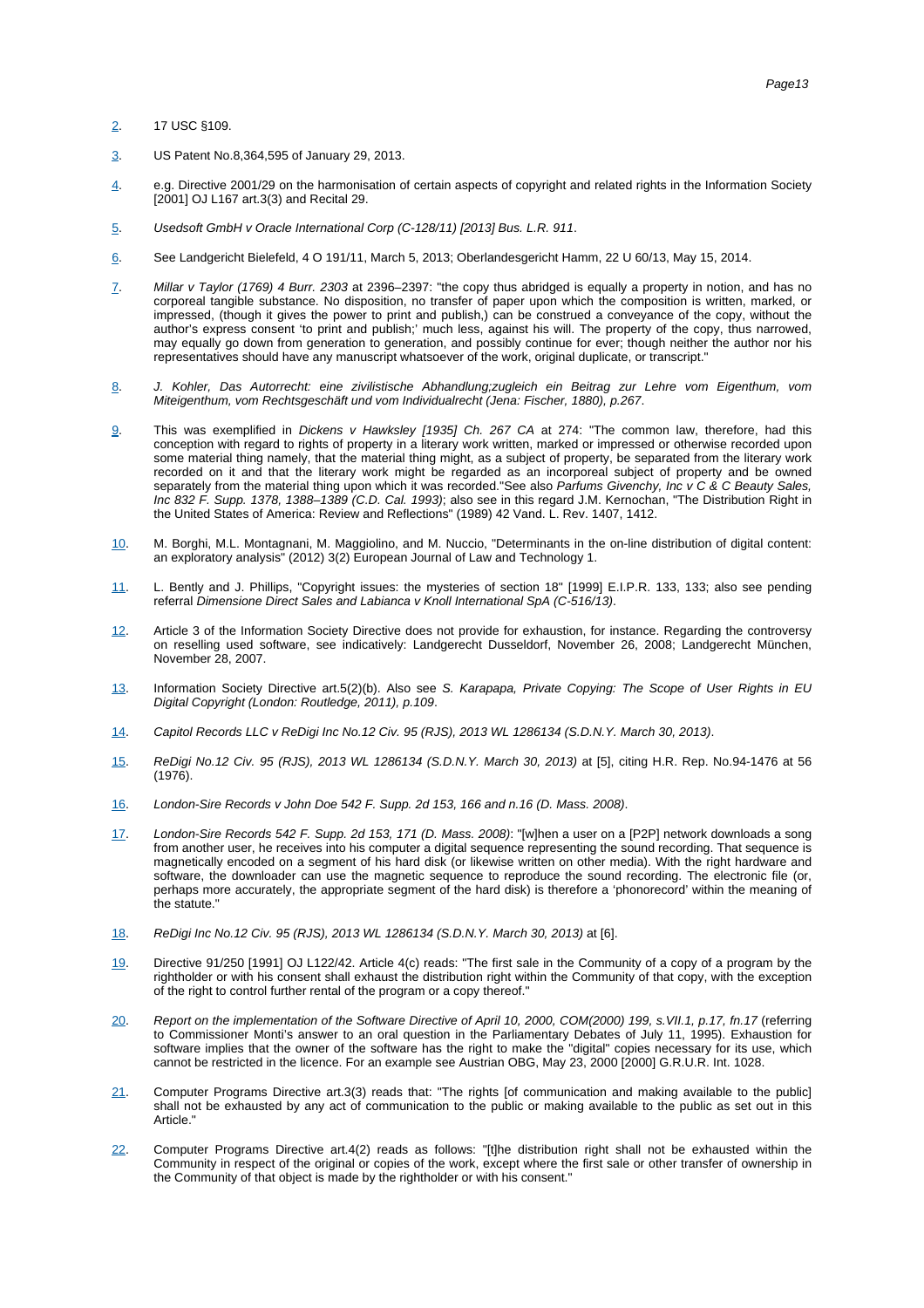- [23.](#page-3-6) Follow-up to the Green Paper on Copyright and Related Rights in the Information Society of November 20, 1996, COM(96) 568 final, Ch.2, p.19, at para.4.
- <span id="page-14-0"></span>[24.](#page-3-7) Proposal 98/C 108/03, COM(97) 628 final.
- <span id="page-14-1"></span>[25.](#page-3-8) Proposal 98/C 108/03, COM(97) 628 final s.4.2.
- <span id="page-14-2"></span>[26.](#page-3-9) Recitals 18 and 19.
- <span id="page-14-3"></span>[27.](#page-3-10) This explains why the exhaustion doctrine does not apply to the rights of communicating and making works available to the public. See art.3(3) of Directive 2001/29. This position reflects consistent case law of the Court of Justice. See SA Compagnie Générale pour la diffusion de la télévision, Coditel SA v CinéVog Films SA (C-62/79) [1980] E.C.R. 881.
- <span id="page-14-4"></span>[28.](#page-3-11) Proposal COM document of December 10, 1997, COM(97) 628 final, 97/0359 (COD), p.40, comment on art.4.
- <span id="page-14-5"></span>[29.](#page-3-12) WIPO Copyright Treaty (WCT) 1996 art.6. See also WIPO Performances and Phonograms Treaty (WPPT) 1996 art.8.
- <span id="page-14-6"></span>[30.](#page-3-13) WCT, Agreed statement concerning arts 6 and 7.
- <span id="page-14-7"></span>[31.](#page-4-0) See A. Lucas, "International exhaustion" in L. Bently, U. Suthersanen and P. Torremans (eds), Global Copyright Three Hundred Years Since the Statute of Anne, From 1709 to Cyberspace (Cheltenham: Edward Edgar Publishing, 2010), p.304 at pp.309 et seq. See also P.-E. Moyse, Le droit de distribution: Analyse historique et comparative en droit d'auteur (Cowansville, Québec: Les Editions Yvon Blais, 2007), pp.559–562.
- <span id="page-14-8"></span>[32.](#page-4-1) Consumer Goods Directive 1999/44 art.1(2)(b). See Directive 1999/44 on certain aspects of the sale of consumer goods and associated guarantees [1999] OJ L171–12–16.
- <span id="page-14-9"></span>[33.](#page-4-2) Besides the importance of drawing the line between goods and services for the application of the exhaustion principle, there are other ramifications from the lack of certainty as to this distinction. For instance, the formality requirements featuring in certain Statutes of Frauds imposing that certain contracts should be in writing apply only with regard to the sale of goods and not to the offer of services. See, e.g., the US UCC §2-201, which imposes such a formal requirement for contracts of \$5,000 or more.
- <span id="page-14-10"></span>[34.](#page-4-3) Directive 2011/83 on consumer rights, Recital 19. The UK Consumer Rights Bill, HL Bill 29, defines "digital content" as "data which are produced and supplied in digital form" (art.2).
- <span id="page-14-11"></span>[35.](#page-4-4) Directive 2011/83 Recital 19.
- <span id="page-14-12"></span>[36.](#page-4-5) The UK Consumer Rights Bill, HL Bill 29, does not offer a definition of services. Section 1(1) of the Canadian Business Practices and Consumer Protection Act (SBC 2004) defines services as "services, whether or not the services are together with or separate from goods, and includes a membership in a club or organization". Section 44B of the Australian Competition and Consumer Act 2010 defines services as "a service provided by means of a facility and includes: (a) the use of an infrastructure facility such as a road or railway line; (b) handling or transporting things such as goods or people; (c) a communications service or similar service; but does not include: (d) the supply of goods; or (e) the use of intellectual property; or (f) the use of a production process; except to the extent that it is an integral but subsidiary part of the service".
- <span id="page-14-13"></span>[37.](#page-4-6) According to art.L211 of the French Code de la Consommation, the provisions on warranties of conformity are applicable with regard to movable property.
- <span id="page-14-14"></span>[38.](#page-4-7) See e.g. UCC §2-103(k). Goods are there defined as "all things that are movable at the time of identification to a contract for sale". Whereas "manufactured goods" are included within this definition, "choses in action" are left out. The UK Sale of Goods Act s.61 defines "goods" as "personal chattels, excluding 'choses in action' and money".
- <span id="page-14-15"></span>[39.](#page-4-8) St Alban's City and DC v International Computers Ltd [1995] F.S.R. 686 QBD at 699: "I am of the view that software probably is goods within the Act. Programs are, as has been pointed out, of necessity contained in some physical medium, otherwise they are useless. As Mr Mawrey put it, it is just as much a supply of goods as if paint were applied to a wall or printing ink to a blank page. It is not simply abstract information like information passed by word of mouth. Entering software alters the contents of the hardware." See also St Albans City and DC v International Computers Ltd [1997] F.S.R. 251 CA (Civ Div). See also Southwark LBC v IBM UK Ltd [2011] EWHC 549 (TCC); 135 Con. L.R. 136 at [96] et seq. (software can constitute goods under the UK Sale of Goods Act in the context of the transfer of a physical medium).
- <span id="page-14-16"></span>[40.](#page-4-9) St Albans v International Computers [1997] F.S.R. 251 at [265].
- <span id="page-14-17"></span>[41.](#page-4-10) See, e.g., District of Columbia v Universal Computer Associates 465 F. 2d 615 (D.C. 1972) (where the Appellate Court for the District of Columbia Circuit found that programs are intangible, but acknowledged that the true object of the transaction was not the physical medium, and hence programs were exempt from sale tax); Comptroller of the Treasury v Equitable Trust Co and Chittenden Trust Co v King (where "canned" software, i.e. mass marketed object code, that was supplied on tapes was found to be tangible and hence subject to sales tax); South Central Bell Telephone Co v Barthelemy (physical recordings of computer software, according to the majority judgement "are not incorporeal rights to be comprehended by the understanding. Rather they are part of the physical world"); Erris Promotions Ltd v Commissioner of Inland Revenue (where the claims of the owners of software source code for a tax advantage on the basis of depreciation deductions were disallowed as the software was not found to fall under the definition of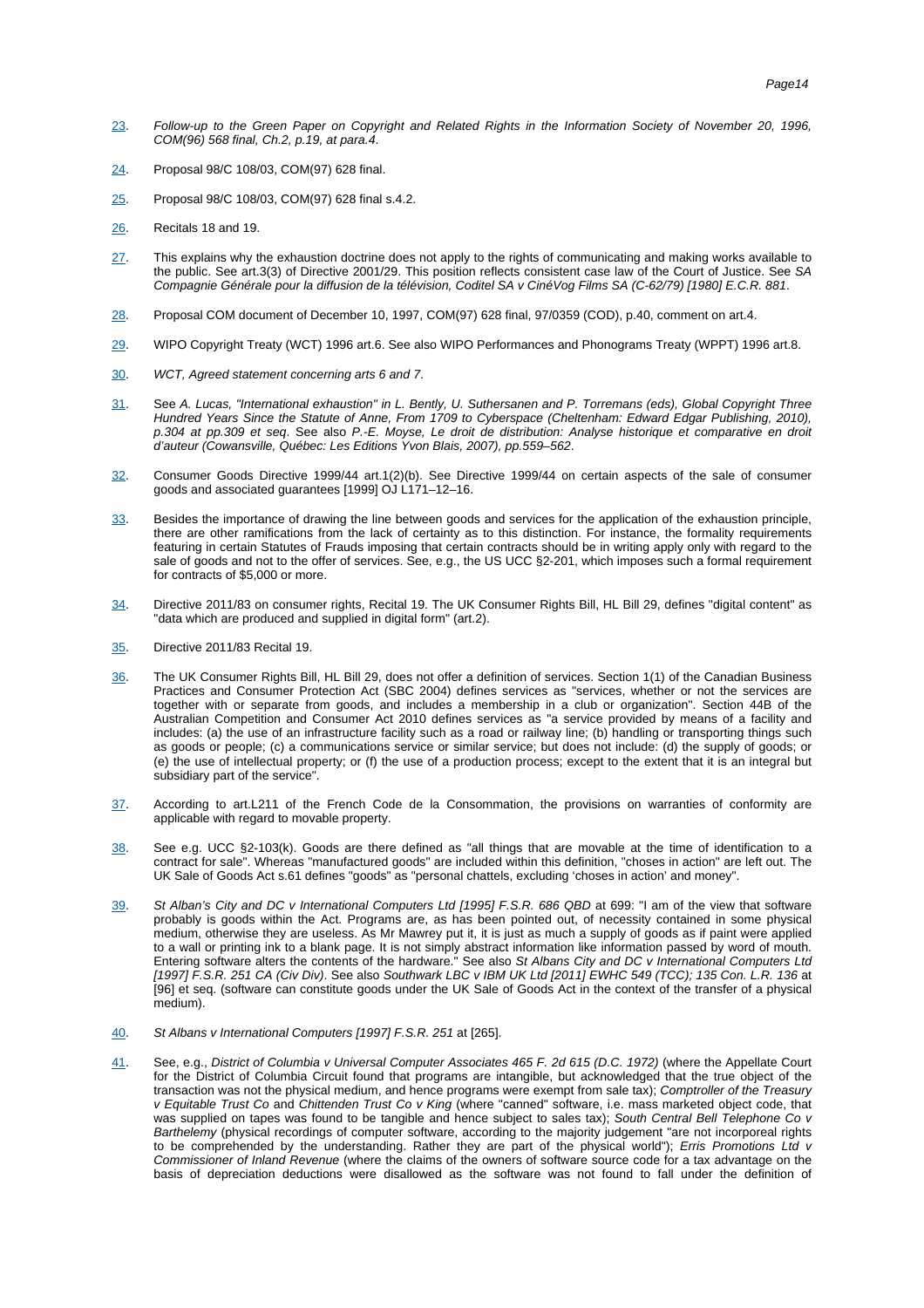"depreciable property" as mentioned in the Tax Administration Act 1994).

- <span id="page-15-0"></span>[42.](#page-4-11) Coditel [1980] E.C.R. 881.
- <span id="page-15-1"></span>[43.](#page-4-12) Coditel [1980] E.C.R. 881 at [12].
- <span id="page-15-2"></span>[44.](#page-4-13) Coditel [1980] E.C.R. 881 at [13].
- <span id="page-15-3"></span>[45.](#page-4-14) Coditel SA v Ciné Vog Films SA (262/81) [1982] E.C.R. 3381; [1983] 1 C.M.L.R. 49.
- <span id="page-15-4"></span>[46.](#page-4-15) Coditel [1982] E.C.R. 3381; [1983] 1 C.M.L.R. 49 at [11] and [12].
- <span id="page-15-5"></span>[47.](#page-4-16) See, e.g., Metronome v Music Point (C-200/96) [1998] E.C.R. I-1953, [1998] 3 C.M.L.R. 919 at [18]–[19]; Videogramdistributorer v Laserdisken (C-61/97) [1998] E.C.R. I-5171, [1999] 1 C.M.L.R. 1297 at [17]; Ministère Public v Jean-Louis Tournier (C-395/87) [1989] E.C.R. 2521, [1991] 4 C.M.L.R. 248 at [12]. National case law too has enriched the CJEU's stance. See, e.g., Stemra v Free Record Shop [1987] E.C.C. 223 Arrondissementsrechtbank (Rotterdam).
- <span id="page-15-6"></span>[48.](#page-5-0) Tournier [1989] E.C.R. 2521; [1991] 4 C.M.L.R. 248.
- <span id="page-15-7"></span>[49.](#page-5-1) Tournier [1989] E.C.R. 2521; [1991] 4 C.M.L.R. 248 at [12].
- <span id="page-15-8"></span>[50.](#page-5-2) This was clearly stated in Metronome v Music Point [1998] E.C.R. I-1953, [1998] 3 C.M.L.R. 919 at [18]–[19]; and in Videogramdistributorerv Laserdisken [1998] E.C.R. I-5171, [1999] 1 C.M.L.R. 1297 at [17], where a distinction was made between the exhaustion that applies to sale but not to rentals, the latter not being exhausted by distribution.
- <span id="page-15-9"></span>[51.](#page-5-3) The public performance rights are also rights of dissemination, or rights of "publicity", as they also involve the dissemination of a work to the public: N. Stolfi, La proprietà intellettuale, Vol.2 (Turin: UTET, 1917, Vol. 2), p.144. For the purposes of this discussion, however, they have to be distinguished from the other dissemination rights.
- <span id="page-15-10"></span>[52.](#page-5-4) As discussed later, the fact that two rights (public communication and reproduction) are involved in a single act of exploitation is yet another normative impediment to the application of the exhaustion principle to copies disseminated online.
- <span id="page-15-11"></span>[53.](#page-5-5) Rental and Lending Directive arts 1(2) and 9(2). See Directive 2006/115 on rental right and lending right and on certain rights related to copyright in the field of intellectual property (codified version) [2006] OJ L376/28–35.
- <span id="page-15-12"></span>[54.](#page-5-6) Another example of a right that "survives" the first sale of the copy is the resale right enjoyed by authors of artistic works under Directive 2001/84 on the resale right for the benefit of the author of an original work of art [2001] OJ L272/32–36.
- <span id="page-15-13"></span>[55.](#page-5-7) See, e.g. Merchandising Corp of America v Harpbond [1983] F.S.R. 32 CA (Civ Div) at 46. An interesting insight in this regard can be found in the opinion of AG Cruz Villalón in Art & Allposters International BV v Stichting Pictoright, Case C-419/13, 11 September 2014. AG Cruz Villalón found that "…the object in question is not the work as corpus mysticum, since copyright in the work thus intended is "exhausted" only with the transfer of ownership of that right, whereas exhaustion of the distribution right takes place with the transfer of ownership of something necessarily different and, in particular, of the ownership of the object on which the work has been reproduced. In short: once ownership of the object (material support) has been transferred, the right of distribution is exhausted, but not ownership of copyright, whose object continues to be the artistic creation" (paras 67 and 68).
- <span id="page-15-14"></span>[56.](#page-5-8) CDPA s.1; Creation Records Ltd v News Group Newspapers Ltd (1997) 39 I.P.R. 1 Ch D.
- <span id="page-15-15"></span>[57.](#page-6-0) See, e.g., Coditel [1982] E.C.R. 3381, [1983] 1 C.M.L.R. 49; Tournier [1989] E.C.R. 2521, [1991] 4 C.M.L.R. 248.
- <span id="page-15-16"></span>[58.](#page-6-1) See, e,g, the US case First National Bank of Springfield v Department of Revenue 85 Ill. 2d 84, 51 Ill. Dec. 667, 421 N.E. 2d 175, 178 (1981) (where it was found that the purchaser is buying information itself, not tangible property transferring such information).
- <span id="page-15-17"></span>[59.](#page-6-2) Beta Computers (Europe) Ltd v Adobe Systems (Europe) Ltd 1996 S.L.T. 604 CS(OH).
- <span id="page-15-18"></span>[60.](#page-6-3) Usedsoft v Oracle [2013] Bus. L.R. 911.
- <span id="page-15-19"></span>[61.](#page-6-4) Usedsoft v Oracle [2013] Bus. L.R. 911 at [53]–[61].
- <span id="page-15-20"></span>[62.](#page-6-5) Usedsoft v Oracle [2013] Bus. L.R. 911 at [55] and [57].
- <span id="page-15-21"></span>[63.](#page-6-6) Usedsoft v Oracle [2013] Bus. L.R. 911 at [56]. Also affirmed in Landgericht Bielefeld, 4 O 191/11, March 5, 2013; Oberlandesgericht Hamm, 22 U 60/13, May 15, 2014.
- <span id="page-15-22"></span>[64.](#page-6-7) Usedsoft v Oracle [2013] Bus. L.R. 911 at [60]. In this light, the scope and impact of UsedSoft remains limited to field of computer programs only, irrespective of whether these are disseminated in tangible form or not.
- <span id="page-15-23"></span>[65.](#page-6-8) Although this decision could be seen as a starting point for the need to revise legislation, two German decisions have affirmed the limited application of the UsedSoft ruling by upholding that the right of distribution is not subject to exhaustion when it comes to digital content other than software. See in this regard Landgericht Bielefeld, 4 O 191/11, March 5, 2013; Oberlandesgericht Hamm, 22 U 60/13, May 15, 2014.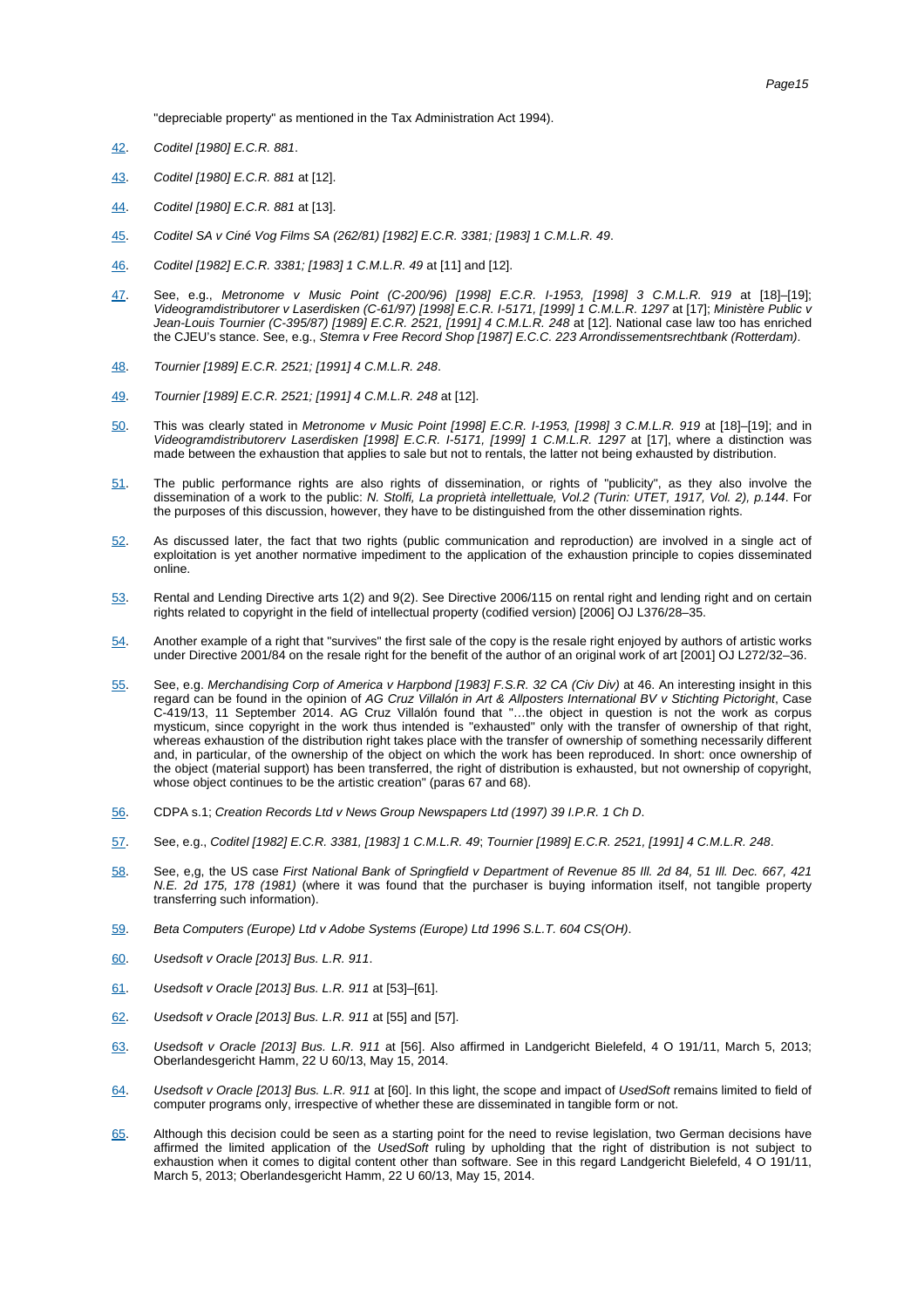- [66.](#page-6-9) B.L. Horovitz, "Computer Software as a Good under the Uniform Commercial Code: Taking a Byte out of the Intangibility Myth" (1985) 65 Boston U.L. Rev. 129.
- <span id="page-16-0"></span>[67.](#page-6-10) Horovitz, "Computer Software as a Good under the Uniform Commercial Code" (1985) 65 Boston U.L. Rev. 129, 162.
- <span id="page-16-1"></span>[68.](#page-6-11) Horovitz, "Computer Software as a Good under the Uniform Commercial Code" (1985) 65 Boston U.L. Rev. 129,, 151.
- <span id="page-16-2"></span>[69.](#page-6-12) BEUC, "Digital Products, How to include them in the Proposal for a Consumer Rights Directive", Position Paper (Brussels, 2010), p.3. Directive 2011/83 on consumer rights does not support this view, however, and according to this Directive digital content with no physical supporting medium is classified neither as a good nor as a service. See Directive 2011/83 on consumer rights, amending Directive 93/13 and Directive 1999/44 and repealing Directive 85/577 and Directive 97/7 [2011] OJ L304/64–88.
- <span id="page-16-3"></span>[70.](#page-6-13) Under the Nice Agreement Concerning the International Classification of Goods and Services for the Purposes of the Registration of Marks, June 15, 1957, as amended, where class 9 (goods) covers software. In the explanatory notes to class 9, it is stated that this class includes "all computer programs and software regardless of recording media or means of dissemination, that is, software recorded on magnetic media or downloaded from a remote computer network".
- <span id="page-16-4"></span>[71.](#page-7-0) In the analogue world, it was mainly the software industry that had engaged in licensing—and not selling—copies of software, even where the programs were supplied through the transfer of a tangible medium, such as a CD or DVD.
- <span id="page-16-5"></span>[72.](#page-7-1) See, e.g., Information Society Directive art.6. What is more, the indicative interpretation of art.3 that is offered in Recital 29 assimilates every act of electronic dissemination of content to services, irrespective of the particular way in which such dissemination takes place. This flat rule, however, may generate controversy in cases where content is sold through an online service in a way that consumers gain property entitlements over it. This is the case, for instance, when copyright content is available for consumers online to download for an indefinite amount of time, despite the fact that there is no accompanying physical carrier.
- <span id="page-16-6"></span>[73.](#page-7-2) This is the case in the context of the World Trade Organization qualification of such products as goods or services. Voon proposes that in the context of the WTO Agreements, such products should be treated as services. T. Voon, "A New Approach to Audiovisual Products in the WTO: Rebalancing Gatt And Gats" (2007) 14 UCLA Ent. L. Rev. 1,  $17-18$ .
- <span id="page-16-7"></span>[74.](#page-7-3) M.B.M. Loos, N. Helberger, L. Guibault, C. Mak, L. Pessers, K.J. Cseres, B. van der Sloot and R. Tigner, "Analysis of the applicable legal frameworks and suggestions for the contours of a model system of consumer protection in relation to digital content contracts", Final Report, Comparative analysis, Law & Economics analysis, assessment and development of recommendations for possible future rules on digital content contracts (2012), p.33.
- <span id="page-16-8"></span>[75.](#page-7-4) Beta Computers v Adobe Systems 1996 S.L.T. 604.
- <span id="page-16-9"></span>[76.](#page-7-5) See A. Rodau, "Computer Software: Does Article 2 of the Uniform Commercial Code Apply?" (1986) 35 Emory L.J. 853.
- <span id="page-16-10"></span>[77.](#page-7-6) This transfer is accompanied by property alienation, a parameter that is discussed in the following section.
- <span id="page-16-11"></span>[78.](#page-7-7) F. Smith and L. Woods, "A Distinction Without a Difference: Exploring the Boundary Between Goods and Services in the World Trade Organization and the European Union" (2005–06) 12 Colum. J. Eur. L. 1, 50.
- <span id="page-16-12"></span>[79.](#page-7-8) Smith and Woods, "A Distinction Without a Difference" (2005–06) 12 Colum. J. Eur. L. 1, 50. Property law hence instructs that while a good can be owned or possessed, a service cannot.
- <span id="page-16-13"></span>[80.](#page-7-9) Usedsoft v Oracle [2013] Bus. L.R. 911 at [49].
- <span id="page-16-14"></span>[81.](#page-7-10) Usedsoft v Oracle [2013] Bus. L.R. 911 at [44] to [49].
- <span id="page-16-15"></span>[82.](#page-8-0) Usedsoft v Oracle [2013] Bus. L.R. 911 at [44].
- <span id="page-16-16"></span>[83.](#page-8-1) Usedsoft v Oracle [2013] Bus. L.R. 911 at [45].
- <span id="page-16-17"></span>[84.](#page-8-2) Usedsoft v Oracle [2013] Bus. L.R. 911 at [50].
- <span id="page-16-18"></span>[85.](#page-8-3) Usedsoft v Oracle [2013] Bus. L.R. 911 at [61].
- <span id="page-16-19"></span>[86.](#page-8-4) Usedsoft v Oracle [2013] Bus. L.R. 911 at [45].
- <span id="page-16-20"></span>[87.](#page-8-5) See, e.g., Softman Products Co LLC v Adobe Systems Inc 71 F. Supp. 2d 1075 (C.D. Cal. 2001); Vernor v Autodesk Inc F. 3d 2010 WL 3516435 (9th Cir. 2010).
- <span id="page-16-21"></span>[88.](#page-8-6) Entertainment Software Association and Entertainment Software Association of Canada v Society of Composers, Authors and Music Publishers of Canada 2012 SCC 34; [2012] 2 S.C.R. 231.
- <span id="page-16-22"></span>[89.](#page-8-7) Entertainment Software Association 2012 SCC 34; [2012] 2 S.C.R. 231 at [5]: "In our view, there is no practical difference between buying a durable copy of the work in a store, receiving a copy in the mail, or downloading an identical copy using the Internet. The Internet is simply a technological taxi that delivers a durable copy of the same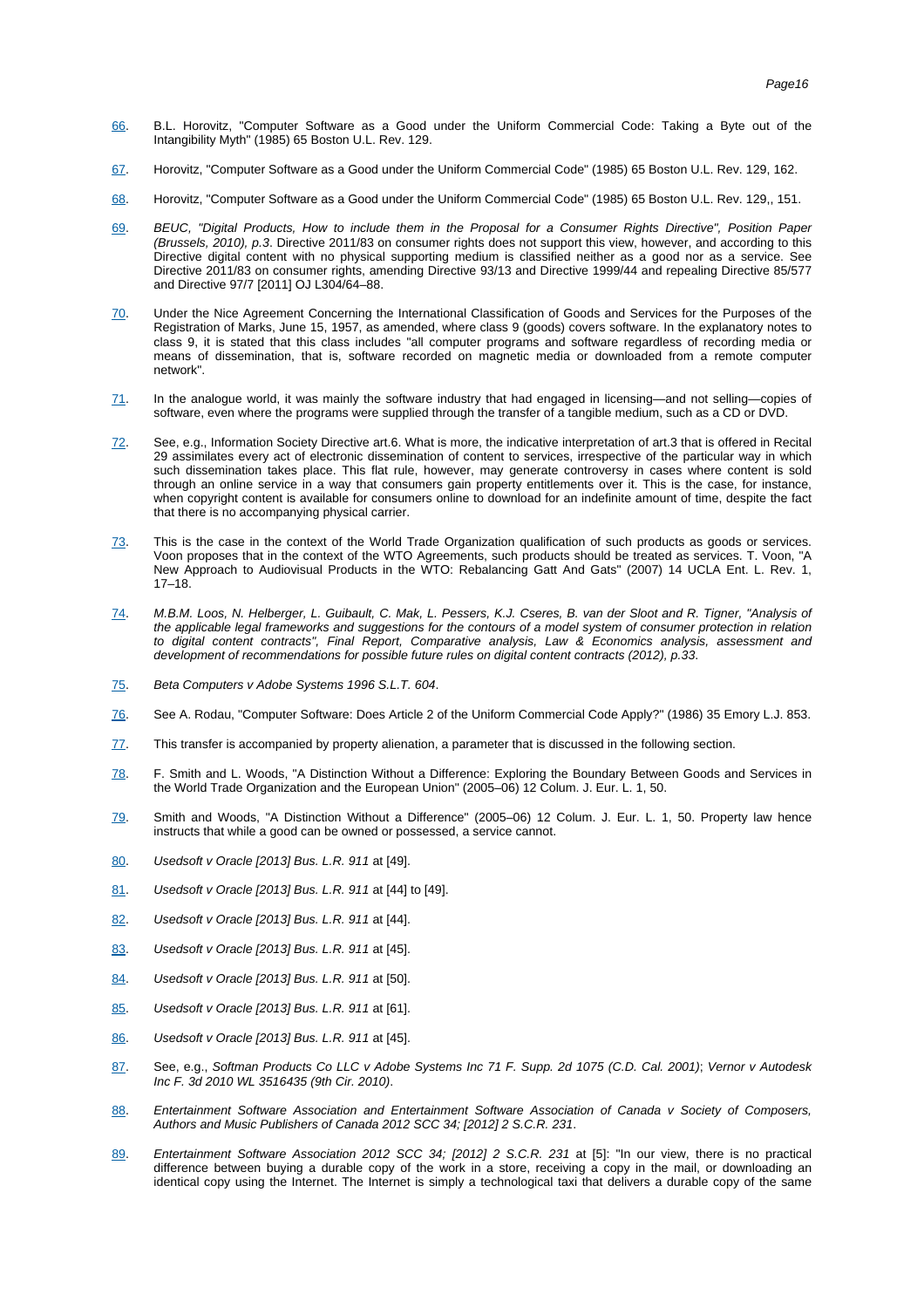work to the end user."

- <span id="page-17-0"></span>[90.](#page-8-8) Entertainment Software Association 2012 SCC 34; [2012] 2 S.C.R. 231 at [28].
- <span id="page-17-1"></span>[91.](#page-8-9) See discussion above. Also see Recitals 28 and 29 in the Information Society Directive and the relevant provisions of the Rental and Lending Directive. See also Metronome v Music Point [1998] E.C.R. I-1953, [1998] 3 C.M.L.R. 919 at [18]–[19]; Videogramdistributorer v Laserdisken [1998] E.C.R. I-5171, [1999] 1 C.M.L.R. 1297 at [17].
- <span id="page-17-2"></span>[92.](#page-8-10) See, e.g., the BBC.
- <span id="page-17-3"></span>[93.](#page-9-0) Some insight is offered in Peek & Cloppenburg KG v Cassina SpA (C-456/06) [2008] E.C.R. I-2731; [2009] E.C.D.R. 9, where the distribution right was approached in a restrictive fashion by being conditioned upon sale or alienation due to ownership transfer.
- <span id="page-17-4"></span>[94.](#page-9-1) Peek & Cloppenburg v Cassina [2008] E.C.R. I-2731; [2009] E.C.D.R. 9. Also see pending referral Dimensione Direct Sales (C-516/13).
- <span id="page-17-5"></span>[95.](#page-9-2) This position of the court has been criticised on the basis that it overlooks the fact that the relevant provisions on distribution in the WIPO Internet Treaties lay down the substantive minima and that the Directive affords a broader scope than this to the distribution right. See in this regard: M. Walker, "Article 4—The Distribution Right" in M. Walker and S. von Lewinski, European Copyright Law: A Commentary (Oxford: Oxford University Press, 2010), pp.994–995.
- <span id="page-17-6"></span>[96.](#page-9-3) A. Wiebe, "The economic perspective: exhaustion in the digital age" in L. Bently, U. Suthersanen and P. Torremans (eds), Global Copyright Three Hundred Years Since the Statute of Anne, From 1709 to Cyberspace (Cheltenham: Edward Edgar Publishing, 2010), p.321 at p.324.
- <span id="page-17-7"></span>[97.](#page-9-3) A. Perzanowski and J. Schultz, "Digital Exhaustion" (2011) 58 UCLA L. Rev. 889; S. Dusollier, "The Relations Between Copyright Law And Consumers' Rights From A European Perspective", European Parliament, DG for Internal Policies, Policies Department: Citizens' Rights and Constitutional Affairs (2010), pp.26–27.
- <span id="page-17-8"></span>[98.](#page-9-4) The Copyright and Rights in Performances (Personal Copies for Private Use) Regulations 2014. An earlier version of this exception included a subsection where this exhaustion rule was expressly offered. It read: "Copyright is infringed where an individual who has made a further copy of a copyright work... permanently transfers the copy from which it is made without destroying the further copy and the further copy shall in those circumstances be treated as an infringing copy." See draft art.28B(2)(b), available at http://www.ipo.gov.uk/techreview-private-copying.pdf [Accessed September 25, 2014].
- <span id="page-17-9"></span>[99.](#page-10-0) Digital Millennium Copyright Act, Section 104 Report: hearing before the Subcommittee on Courts, the Internet, and Intellectual Property of the Committee on the Judiciary, House of Representatives, One Hundred Seventh Congress, first session (December 12 and 13, 2001) (DMCA Report), pp.83–85.
- <span id="page-17-10"></span>[100](#page-10-1). DMCA Report (2001), pp.83, 97–98.
- <span id="page-17-11"></span>[101](#page-10-2). US Patent 8,364,595, granted on January 29, 2013. However, it is not likely this will suffice for exhaustion to apply in the online context in the aftermath of ReDigi, where the first sale doctrine could not apply as the reproduction right—which is not subject to exhaustion—was infringed: ReDigi No.12 Civ. 95 (RJS), 2013 WL 1286134 (S.D.N.Y. March 30, 2013).
- <span id="page-17-12"></span>[102](#page-10-3). Sebago Inc and Ancienne Maison Dubois & Fils SA v G-B Unic SA (C-173/98) [1999] E.C.R. I-4103; [1999] 2 C.M.L.R. 1317 at [22].
- <span id="page-17-13"></span>[103](#page-10-4). Directive 89/104 (repealed by Directive 2008/95), to approximate the laws of the Member States relating to trade marks [1989] OJ L 40/1–7.
- <span id="page-17-14"></span>[104](#page-10-5). Sebago v G-B Unic [1999] E.C.R. I-4103; [1999] 2 C.M.L.R. 1317 at [19].
- <span id="page-17-15"></span>[105](#page-10-6). Sebago v G-B Unic [1999] E.C.R. I-4103; [1999] 2 C.M.L.R. 1317 at [21]. This principle has been affirmed in other cases of the court, of which mention is made in the judgment: Parfums Christian Dior v Evora (C-337/95) [1997] E.C.R. I-6013, [1998] 1 C.M.L.R. 737 at [37] and [38]; BMW v Deenik (C-63/97) [1999] E.C.R. I-905; [1999] 1 C.M.L.R. 1099 at [57].
- <span id="page-17-16"></span>[106](#page-10-7). See, e.g., S. Behtold in T. Drier and B. Hugenholtz (eds), Concise European Copyright Law (Alphen aan den Rijn: Kluwer Law International, 2006), p.366; S. von Lewinski, International Copyright Law and Policy (Oxford: Oxford University Press, 2008), para.17.66. See also in this regard, however, the opinion of AG Cruz Villalón of 11 September 2014 in Art & Allposters International BV v Stichting Pictoright, Case C-419/13, where subject to examination was the unauthorised making and selling of altered versions of protected artworks. In this case, the images were transferred on canvas first and were then sold on the internet. The fact that there was an alteration in the material support was found to have a bearing in determining whether the distribution right has been exhausted, according to the AG. The AG expressed the view that in this case, which might also entail an infringement of the reproduction right, exhaustion cannot apply because Art & Allposters meant to distribute a "different object", through the alteration of the material support, and this is something that ought to be taken into account. In a case with similar facts that reached the Canadian Supreme Court, transferring the work from paper to canvas was not an infringement of the reproduction right, because no new copies were made. See Théberge v. Galerie d'Art du Petit Champlain Inc. [2002] 2 S.C.R. 336, 2002 SCC 34.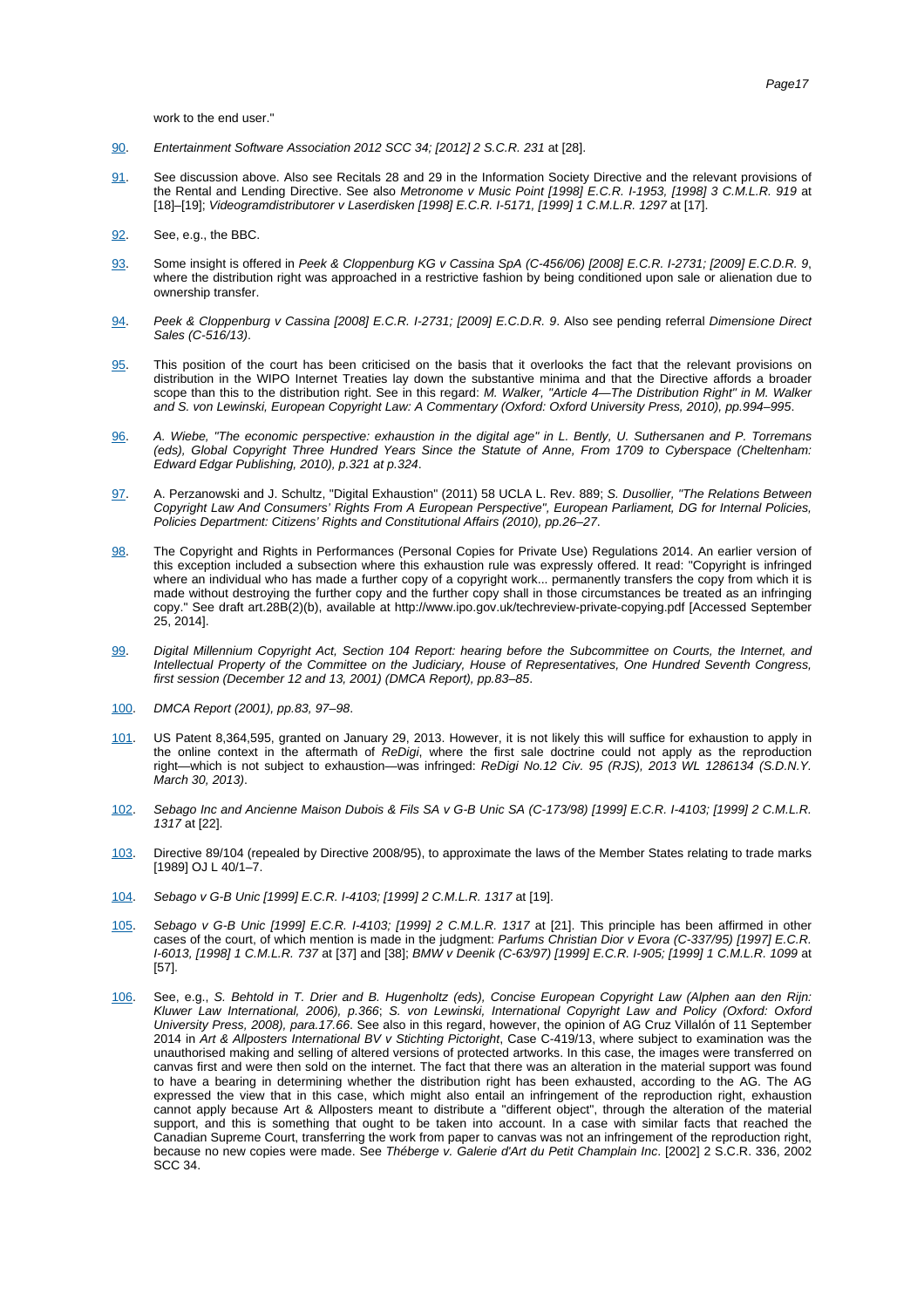- [107](#page-10-8). "The distribution right shall not be exhausted within the Community in respect of the original or copies of the work, except where the first sale or other transfer of ownership in the Community of that object is made by the rightholder or with his consent" (emphasis added). A similar wording has been repeated in CJEU's ruling in Laserdisken, where it was stated that "[t]he first sale in the Community of the original of a work or copies thereof by the rightholder or with his consent exhausts the right to control resale of that object in the Community". See Laserdisken AS v Kultuminsteriet  $(C-479/04)$  [2006] E.C.R. I-8089; [2007] 1 C.M.L.R. 6 at [20]. In the US too, the way in which the first sale doctrine was statutorily drafted in the old statute places emphasis on the independence of distribution from copying. 17 USC §27 of the old statute read that the "first sale doctrine" provides that "nothing in this title shall be deemed to forbid, prevent, or restrict the transfer of any copy of a copyrighted work the possession of which has been lawfully obtained". The current statutory provision stresses—rightly perhaps—the way in which the transfer took place. It reads as follows: the distribution right is the exclusive right "to distribute copies or phonorecords of the copyrighted work to the public by sale or other transfer of ownership, or by rental, lease, or lending." 17 USC §106(3).
- <span id="page-18-0"></span>[108](#page-10-9). Harrison v Maynard, Merrill & Co 61 F. 689 (2d Cir. 1894) (a second-hand book dealer did not infringe the copyright of the plaintiff by rebinding, for the purpose of resale, damaged copies of the plaintiff's books); also see Doan v American Book Co 105 F. 772 (7th Cir. 1901); Also see Kipling v G.P. Putnam's Sons 120 F. 631 (2d Cir. 1903).
- <span id="page-18-1"></span>[109](#page-10-10). National Geographic Society v Classified Geographic 27 F. Supp. 655 (D. Mass. 1939) (the defendant infringed the plaintiff's copyright by means of purchasing second-hand copies of the plaintiff's magazine, disassembling the magazines into separate articles, and binding like-category articles into book form); see contra, however, a case with very similar facts: Fawcett Publications v Elliot Publishing Co 46 F. Supp. 717 (S.D.N.Y. 1942) (where the defendant was not found to infringe copyright by purchasing second-hand copies of the plaintiff's comic book and subsequently binding them together with other comic publications that were not owned by the plaintiff). The central distinction in these cases was that the defendant in National Geographic recompiled only the plaintiff's works, whereas the defendant in Fawcett Publications recompiled the plaintiff's work with other works that were not subject to the plaintiff's copyright.
- <span id="page-18-2"></span>[110](#page-10-10). C.M. Paula Co v Logan 355 F. Supp. 189 (N.D. Tex. 1973) (where the defendant was not found to infringe by using a "transfer medium" to remove in-copyright designs from greeting cards and notepads and affixed the removed images to ceramic plaques). But see also Mirage Editions, Inc v Albuquerque A.R.T. Co (where the defendant was found to infringe the plaintiff's copyright through the creation of derivative works. The defendant in the present case purchased compilations of the plaintiff's works, removed selected pages from the books, mounted the removed pages on to ceramic tiles, and then offered the tiles for sale).
- <span id="page-18-3"></span>[111](#page-10-11). American International Pictures Inc v Evan Foreman 576 F. 2d 661, 198 U.S.P.Q. 580, 1978–81 (1978).
- <span id="page-18-4"></span>[112](#page-10-12). See also in this respect Platt & Munk Co v Republic Graphics, Inc 315 F. 2d 847 (2d Cir. 1963).
- <span id="page-18-5"></span>[113](#page-10-13). ReDigi, No.12 Civ. 95 (RJS), 2013 WL 1286134 (S.D.N.Y. March 30, 2013).
- <span id="page-18-6"></span>[114](#page-11-0). ReDigi, No.12 Civ. 95 (RJS), 2013 WL 1286134 (S.D.N.Y. March 30, 2013) at [5].
- <span id="page-18-7"></span>[115](#page-11-1). ReDigi, No.12 Civ. 95 (RJS), 2013 WL 1286134 (S.D.N.Y. March 30, 2013) at [6].
- <span id="page-18-8"></span>[116](#page-11-2). C.M. Paula Co v Logan 355 F. Supp. 189 (N.D. Tex. 1973).
- <span id="page-18-9"></span>[117](#page-11-3). According to the court, "[e]ach ceramic plaque sold by defendant with a Paula print affixed thereto requires the purchase and use of an individual piece of artwork marketed by the plaintiff. For example, should defendant desire to make one hundred ceramic plaques using the identical Paula print, defendant would be required to purchase one hundred separate Paula prints. The Court finds that the process here in question does not constitute copying." Paula Co v Logan 355 F. Supp. 189, 191 (N.D. Tex. 1973).
- <span id="page-18-10"></span>[118](#page-11-4). See Nils Svensson, Sten Sjögren, Madelaine Sahlman, Pia Gadd v Retreiver Sverige AB (C-466/12) [2014] Bus. L.R. 259 at [24] (there are two more pending referrals before the Court of Justice on the legitimacy of hyperlinks: C More Entertainment AB v Linus Sandberg (C-279/13), and BestWater International GmbH v Michael Mebes, Stefan Potsch (C-348/13). See a contrario the application of the concept of the "new public" in other cases: Airfield NV and Canal Digitaal BV v SABAM (C-431/09) and Airfield NV v Agicoa Belgium BVBA (C-432/09) [2011] E.C.R. I-9363, [2012] E.C.D.R. 3; Football Association Premier League Ltd v QC Leisure and (C-403/08) and Karen Murphy v Media Protection Services Ltd (C-429/08) [2011] E.C.R. I-9083, [2012] 1 C.M.L.R. 29.
- <span id="page-18-11"></span>[119](#page-11-5). Information Society Directive 2001/29 Recital 23.
- <span id="page-18-12"></span>[120](#page-11-6). See ITV Broadcasting Ltd v TV Catchup Ltd (C-607/11) [2013] Bus. L.R. 1020 at [39].
- <span id="page-18-13"></span>[121](#page-11-7). This is probably also the case with "embedding" videos from one website to another. For instance, this happens with content that has been made freely available online, such as on YouTube, which is afterwards embedded on other online platforms, such as Facebook.
- <span id="page-18-14"></span>[122](#page-11-8). Where the technical act of reproduction is merely functional to public communication, it can be exempt from infringement on the basis of the "temporary copying" exception, which is available under art.5(1) of the Information Society Directive and the relevant national provisions that implemented it. With regard to the doctrinal scope of this exception, see Infopaq International A/S v Danske Dagblades Forening (C-5/08) [2009] E.C.R. I-6569, [2009] E.C.D.R. 16; and Infopaq International A/S v Danske Dagblades Forening (C-302/10), January 17, 2012. See also in this regard Public Relations Consultants Association Ltd v Newspaper Licensing Agency Ltd (C-360/13), June 5, 2014. For a discussion on the scope of this exception and the ways in which it covers streaming, see M. Borghi, "Chasing copyright infringement in the streaming landscape" (2011) 42(3) I.I.C. 316.